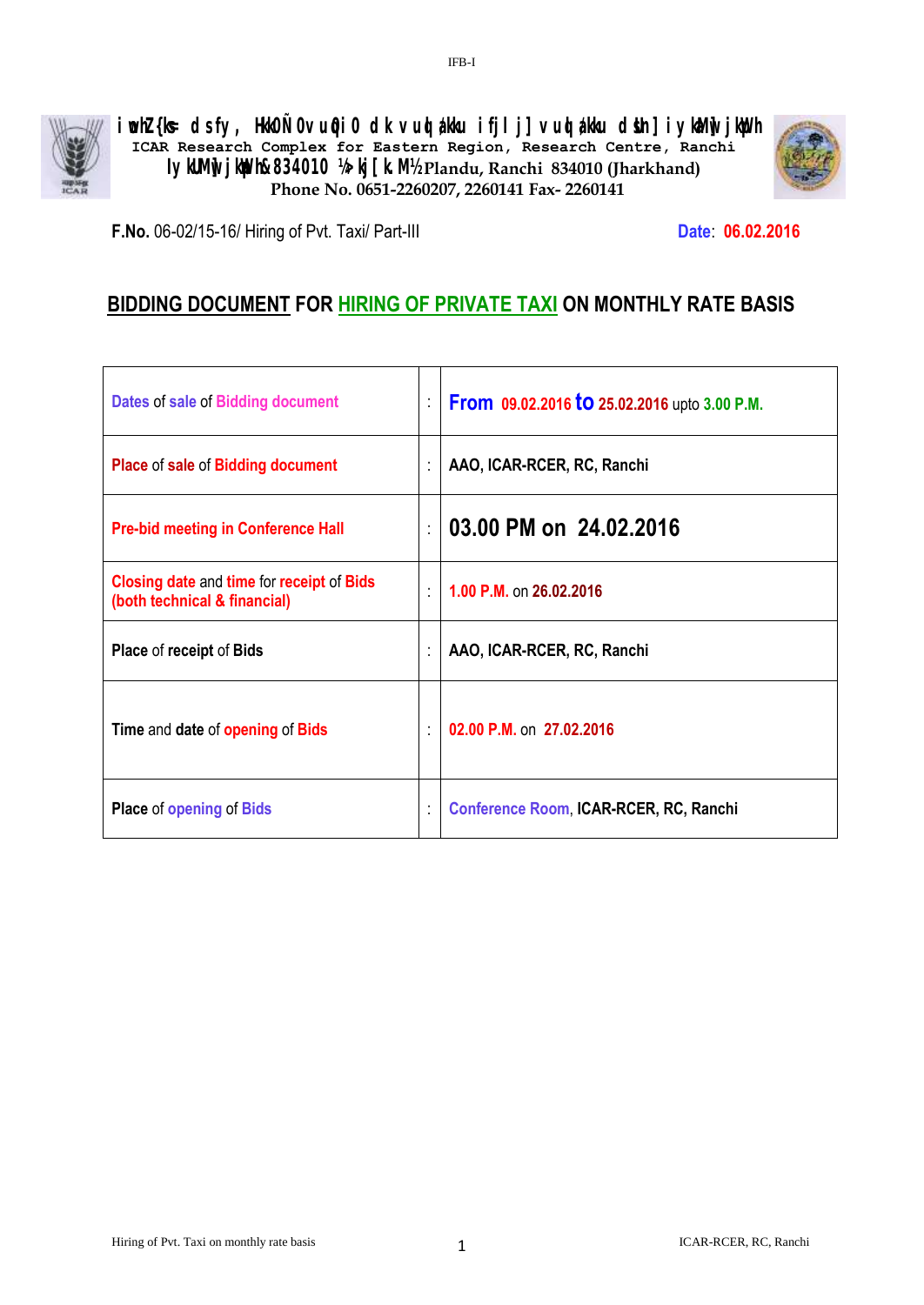# **INDEX**

IFB-I

| Sr. No. | <b>Name of Section</b>                                                                     | Page<br>No.    |
|---------|--------------------------------------------------------------------------------------------|----------------|
| (1)     | <b>Invitation for Bids (IFB-I)</b>                                                         | $\overline{3}$ |
| (2)     | <b>Invitation to Tender and Instructions to Tenderers</b>                                  | $4 - 5$        |
| (3)     | <b>Special Conditions of Contract (Annexure-I)</b>                                         | $6 - 8$        |
| (4)     | Special T&C of this Bi-Annual Contract (Annexure-II)                                       | $9 - 10$       |
| (5)     | <b>Proforma for technical bid</b>                                                          | $11 - 12$      |
| (6)     | Check list for Pre-qualification bid for hiring of vehicle                                 | 13             |
| (7)     | <b>Rate Schedule (Annexure-III)</b>                                                        | $14 - 15$      |
| (8)     | T&C of the Contract relating to Hiring of Pvt. Taxi on<br>monthly rate basis (Annexure-IV) | 16-17          |
| (9)     | <b>Bank Guarantee Form for Bid Security (i.e. EMD)</b>                                     | 18             |
| (10)    | <b>Bank Guarantee Form for Performance Security</b>                                        | 19             |
| (11)    | <b>Contract Form (Annexure-V)</b>                                                          | $20 - 21$      |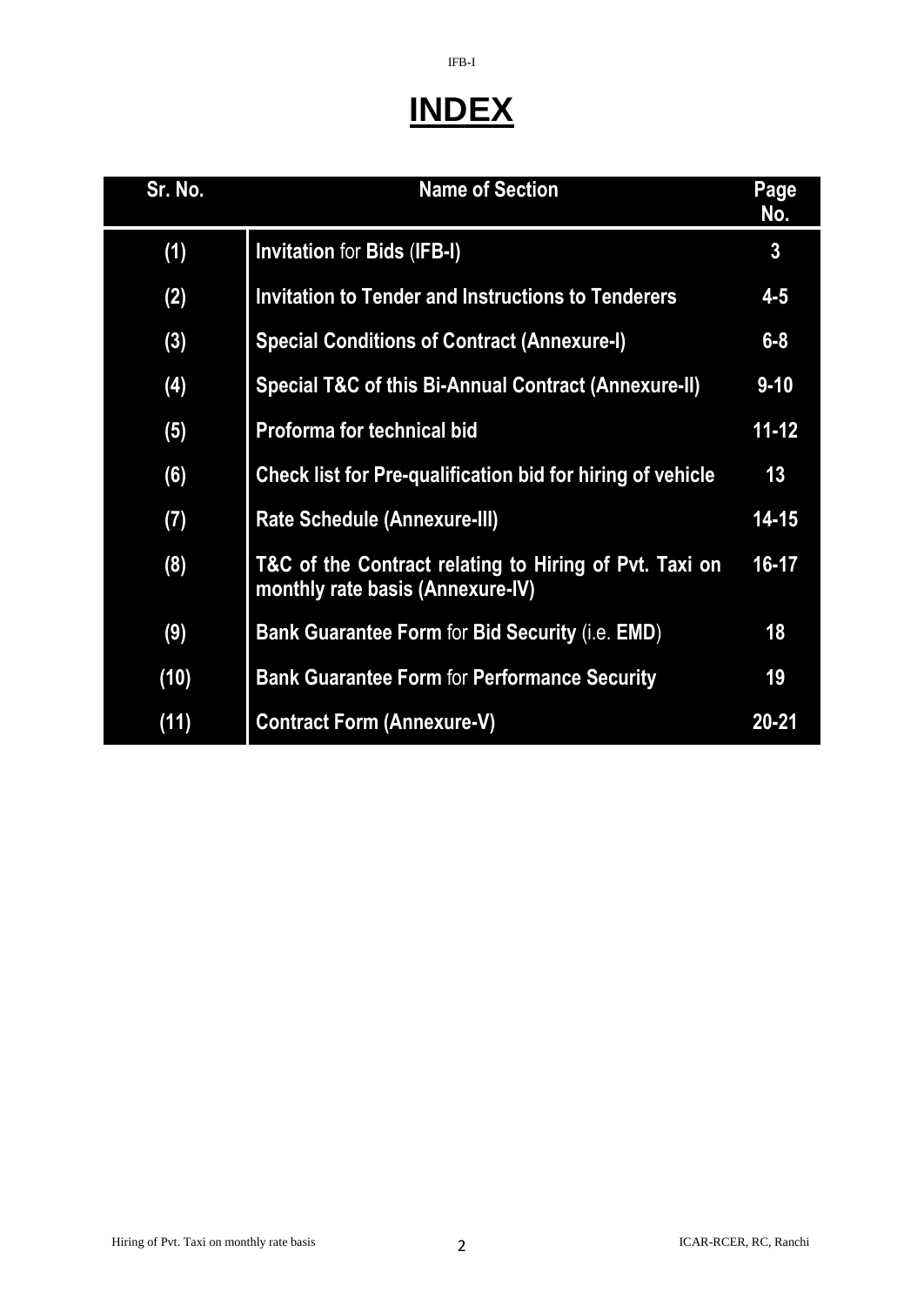

**ICAR Research Complex for Eastern Region, Research Centre, Ranchi**  Plandu, Namkum, Ranchi – 834010 Phone No. (0651) 2260207, Fax No.2260141, Website: [www.icarrcer.res.in](http://www.icarrcer.res.in/tenders)

IFB-I



F.No. 06-02/15-16/ Hiring of Pvt. Taxi/Part-III Date: 06.02.2016

# **INVITATION FOR BIDS (IFB-I)**

 **On behalf of the Director, ICAR Research Complex for Eastern Region, Patna** (**Indian Council of Agricultural Research),** invites **sealed Bids** from **eligible and qualified Bidders** for the Job-Work Schedules under following **IFBs**:*-*

| IFB<br>No. | <b>Details of Job Proposals</b>                                                                                                 | <b>EMD</b><br>(Rs) |
|------------|---------------------------------------------------------------------------------------------------------------------------------|--------------------|
|            | Hiring of Private Taxi (02 Nos.) on monthly rate basis under Bi-Annual<br>Rate Contract for ICAR-RCER, Research Centre, Ranchi. | $40,000/-$         |

- **1.** A **complete set** of **bidding documents** in **English** may be downloaded from our website: [www.icarrcer.in](http://www.icarrcer.in/) or may be collected from Asstt. Admn. Officer, ICAR-RCER, Research Centre Ranchi, TATA Road, Plandu, Namkum, Ranchi – 834010 on submission of written request on payment of **Rs.1,000/-** (**Rupees One Thousand only**) by **crossed Demand Draft** (Nonrefundable); DD may be drawn on a scheduled commercial Bank in India, in favour of "**Head, ICAR-RCER, RC, Ranchi"**, *in case of downloading Bid document from the Institute website*, the firm must submit cost of bidding document i.e. Rs.1,000/-, with its tender, otherwise tender will be rejected straightway.
- **2.** Tenderers shall ensure that their tenders complete in all respects, are dropped in the tender box at the address given above, on or before the closing date and time, failing which the tenders will be treated as late and rejected. In the event of any of the below mentioned dates being declared as a holiday, the tenders will be opened on the next working day at the appointed time. The tender enquiry documents are not transferable.
- **3.** Other detailed terms and conditions are available on our website: [www.icarrcer.in//tenders.](http://www.icarrcer.in/tenders)
- **4.** *To solicit prospective Bidders' feedbacks, on Specifications/Terms, a Pre-Bid Meeting is scheduled on 24.02.2016 (3.00 PM)*.

| Date of Start of Sale of Bidding Documents     |              | $: 9^{th}$ Feb., 2016                           |
|------------------------------------------------|--------------|-------------------------------------------------|
| <b>Pre-Bid meeting in Conference Room,  </b>   | $\mathbf{r}$ | $24th$ Feb., 2016 (3.00 PM)                     |
| <b>ICAR-RCER, RC, Ranchi</b>                   |              |                                                 |
| <b>Last Date for Submission of Sealed Bids</b> |              | $: 26th$ Feb., 2016 (1.00 PM)                   |
| Date of Opening of Technical Bids              |              | $\cdot$ 27 <sup>th</sup> Feb., 2016 (2.00 P.M.) |

**Assistant Administrative Officer**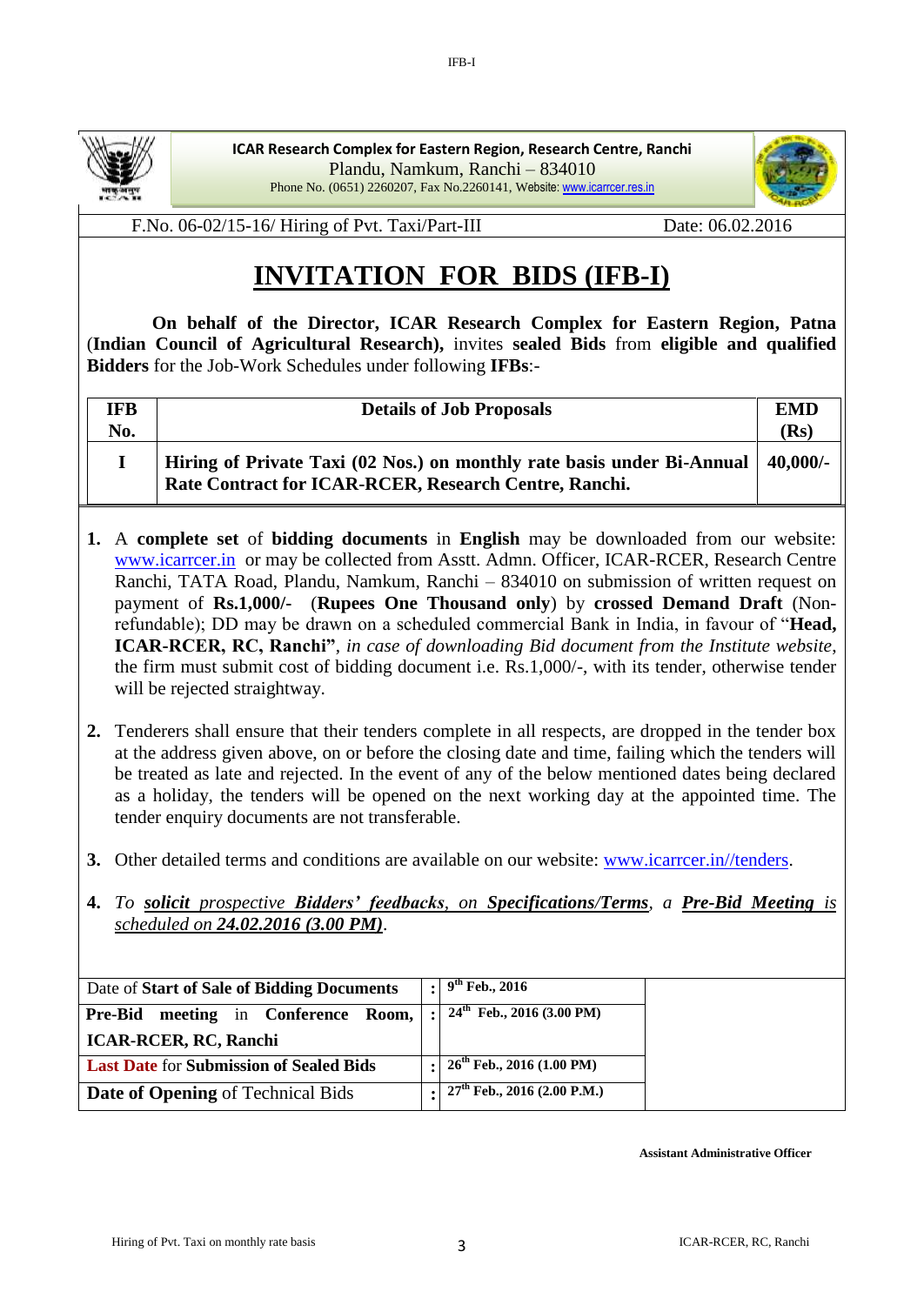

**ICAR Research Complex for Eastern Region, Research Centre, Ranchi**  Plandu, Namkum, Ranchi – 834010 Phone No. (0651) 2260207, Fax No.2260141, Website[: www.icarrcer.res.in](http://www.icarrcer.res.in/tenders)



F.No. 06-02/15-16/ Hiring of Pvt. Taxi/Part-III Dated: 06.02.2016

Note: All the communication must be addressed to the Head, ICAR-RCER, Research Centre, Plandu, Ranchi-834010

## **INVITATION TO TENDER AND INSTRUCTIONS TO TENDERERS**

#### **Sub: Hiring of Pvt. Taxi i.e. Scorpio -01no. & Xylo -01no. for Official use of the ICAR-RCER, Research Centre, Ranchi.**

Dear Sir(s),

I am directed to refer to the captioned subject and to say that on behalf of Director, ICAR RCER, the Head, ICAR-RCER, RC, Ranchi hereby invites sealed tenders for providing vehicles **Scorpio -01no.** & **Xylo -01no.** to be used in office for day to day activities. The vehicles to be provided should be of 2014 onwards make and approved for running on commercial basis. **The vehicles are to be engaged for one year and further extended for another one year if required.** The vehicles should be in excellent condition both technically and in appearance particularly as to the upholstery and outer painting etc. The detailed terms and conditions of the proposed contract shall be as per Annexure-IV.

The bids are required to be submitted to the Institute in a sealed cover which should be super scribed as **'Tender for Hiring of Pvt. Taxi on monthly rate basis'**. The other salient terms and conditions of the tender are as under:-

- The Tender consists of Two Bid system, Technical bid and Financial Bid. Both the Bids should be submitted is sealed in separate envelopes duly superscribed. The financial bid will be opened only to those tenderers who qualify/fulfill the technical bid.
- The tender/quotations shall be submitted in prescribed Performa (Annexure-II) along with an Earnest Money Deposit (EMD) of **Rs.40,000/- (Rupees forty thousand only)** in the form of Bank Guarantee (format enclosed) / Demand Draft in favour of **"Head, ICAR-RCER, RC, Ranchi"** from any recognized Bank. If the successful tenderer declines to act on the offer made by the Research Centre and/or withdraw/amend their quotations after opening of tenders not agreeable to the Research Centre, the EMD shall stand forfeited without any notice to the tenderer and no claim on this account shall be entertained. The EMD of unsuccessful tenderers shall be returned/refunded after finalization of the contract without any interest.
- The bid is also to be accompanied with the experience details and other relevant information which the prospective bidder may like to bring the notice of the Institute.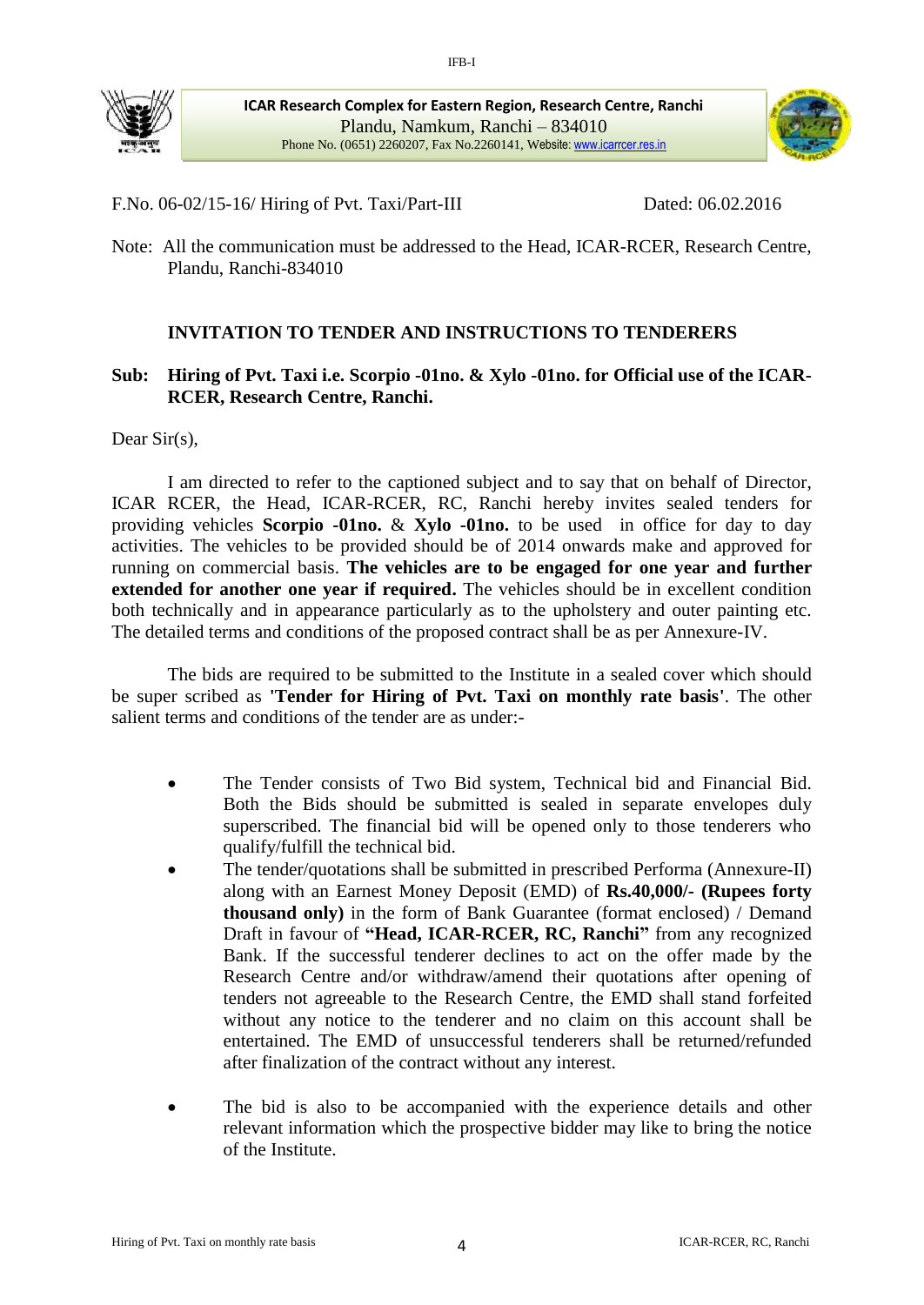- The contract shall ordinarily be awarded to the lowest evaluated bidder whose bid has been found to be responsive and who is eligible and qualified to perform the contract satisfactorily.
- The Late bids i.e. bids/alteration/modification to bids received after the stipulated date and time of receipt shall not be considered.
- Apart from the quotation, the invitation to Tender along with Annexure shall be signed by the tenderer on each and every page with the rubber stamp of the agency. The entire set of invitation to tender with Annexure  $-$  'I to V' and the quotation shall be dropped in the Tender Box. The tenderer may retain a copy of the same set for his use.
- The offer has to be kept open for acceptance by the Institute for 90 days from the date of tender opening.
- **An amount of Rs.1.20 lakh (Rupees one lakhs twenty thousand) only in shape of Bank Guarantee / Demand Draft as Security Deposit** is to be deposited by the selected agency/successful tenderer, only after receiving a communication from the Institute. In the event of non-deposition of the same, the earnest money will be forfeited. The security shall be refunded to the contractor after satisfactory completion of the contract or adjusted against any damages or loss of property etc. caused by the personnel deputed by the agency. No interest will be paid on the security money deposited with the Research Centre.
- EMD will be refunded to the successful bidder after completion of all formalities in relation to security deposit and submission of other relevant papers asked for in accordance with this tender document. No interest will be paid on EMD.
- Please submit papers in technical bid as per detail provided in page no.11
- A check list for Pre-qualification bid for hiring of vehicle has been provided for your reference which may also be adhered to on page no. 13

The sealed quotation, in the prescribed proforma only, are to be dropped in the tender box placed at the ICAR-RCER, RC, Ranchi. The due date and time for submission of the tender/quotations is **1.00 PM on 26.02.2016.** The tender/quotations shall be opened on the same date at 2.30 PM in the presence of bidder, who may like to be present. *It may be specifically noted that the tender/quotations are required to be submitted with EMD with necessary documents and in the prescribed proforma only. The Council reserves the right to accept/reject any or all the tender/quotation received and the decision of the Council in this regard shall be final/binding.*

You may accordingly submit your quotations, if interested.

Yours faithfully

(Asstt. Admin. Officer) For and on behalf of the Director ICAR-RCER, P/O – BVC, Patna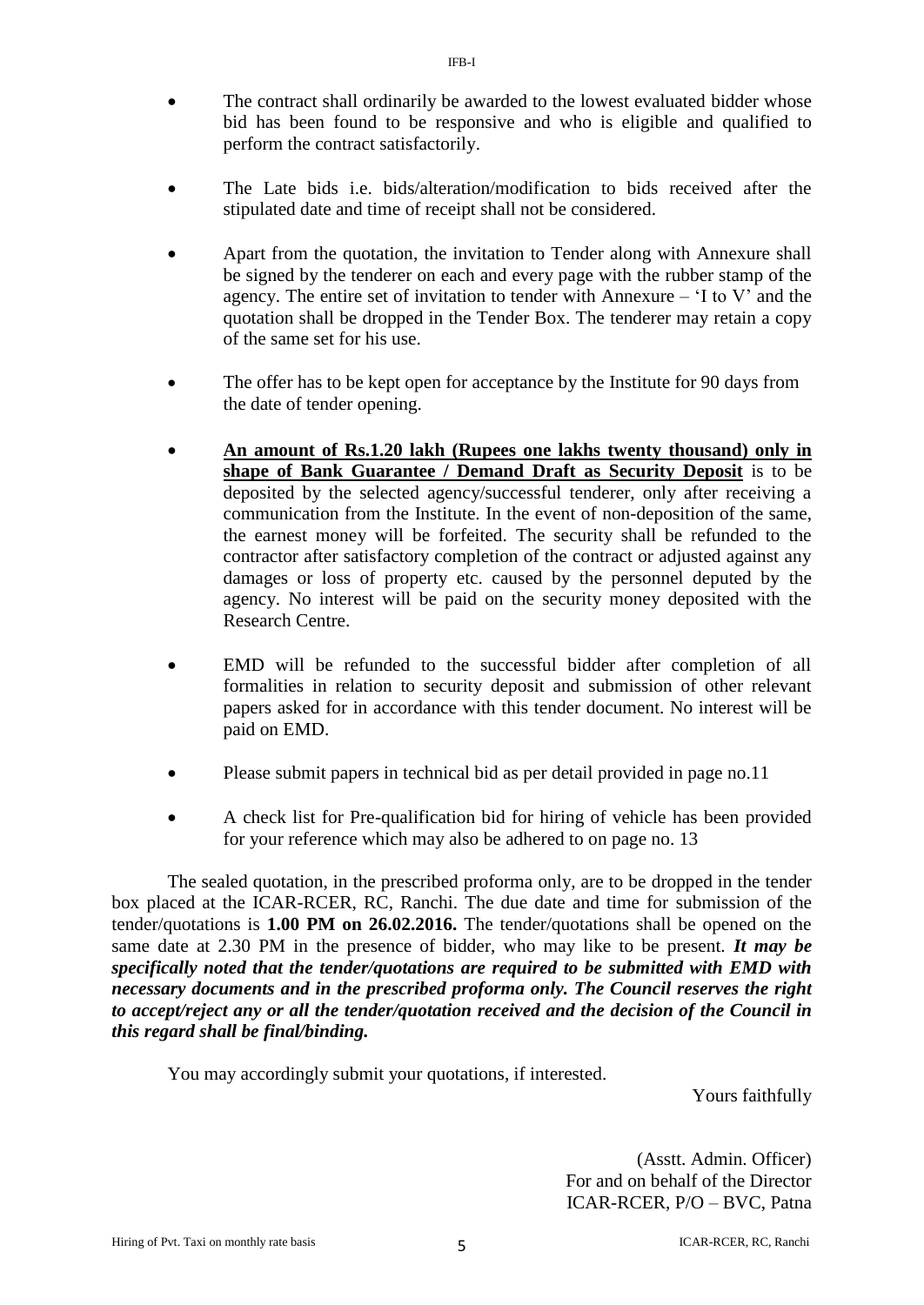# **Annexure - I**

# **Special Conditions of Contract**

- 1. The **Contractor** shall **provide** the vehicles **alongwith drivers**, so as to ensure twenty four hour availability of drivers. However, the normal running of vehicle will be about 8-12 hours per day. The vehicles so hired will occasionally be required to travel out of Ranchi on official tours also.
	- (i) The vehicle should be self-starting and in good condition
	- (ii) Model of the vehicle should not be prior to 2014. In case condition of vehicles is not found to be satisfactory and of acceptable standards, the offer is liable to be rejected.
	- (iii) The vehicle should be registered as a commercial vehicle with road transport office and contractor should submit relevant papers of registration of vehicle before starting the work.
- 2. Contractor will be required to provide the following vehicles:-

| Sr.           | Particulars                                | Required | Location for providing the |
|---------------|--------------------------------------------|----------|----------------------------|
| No.           |                                            | Oty.     | vehicle at                 |
|               | White Scorpio-Mahindra & Mahindra   01 No. |          | ICAR-RCER, RC, Ranchi      |
|               | make                                       |          |                            |
| $\mathbf{ii}$ | Xylo - Mahindra & Mahindra make            | $01$ No. |                            |
|               |                                            |          |                            |

#### 3. **The duty point will be ICAR-RCER, RC, Ranchi or any other place intimated by the Research Centre from time to time and not from garage to garage.**

- 4. The period of Contract (for hiring) will be for one year, extendable for further one year if required subject to consistently good services rendered by the Contractor.
- 5. The drivers;-
	- (i) Should be experienced for driving on similar vehicle for a minimum of one year.
	- (ii) Should possess an appropriate and valid Driving License.
	- (ii) Should report for duty in uniform of a driver as specified in Central Govt. Offices. Should be provided by the contractor.
	- (iv) Should be courteous and well mannered.
	- (v) Will be required to maintain a Duty Slip/Logbook, which will be signed by the officer using the vehicle or any other persons authorized by her/him.

#### 6. The **drivers should be provided with a mobile phone by the contractor.**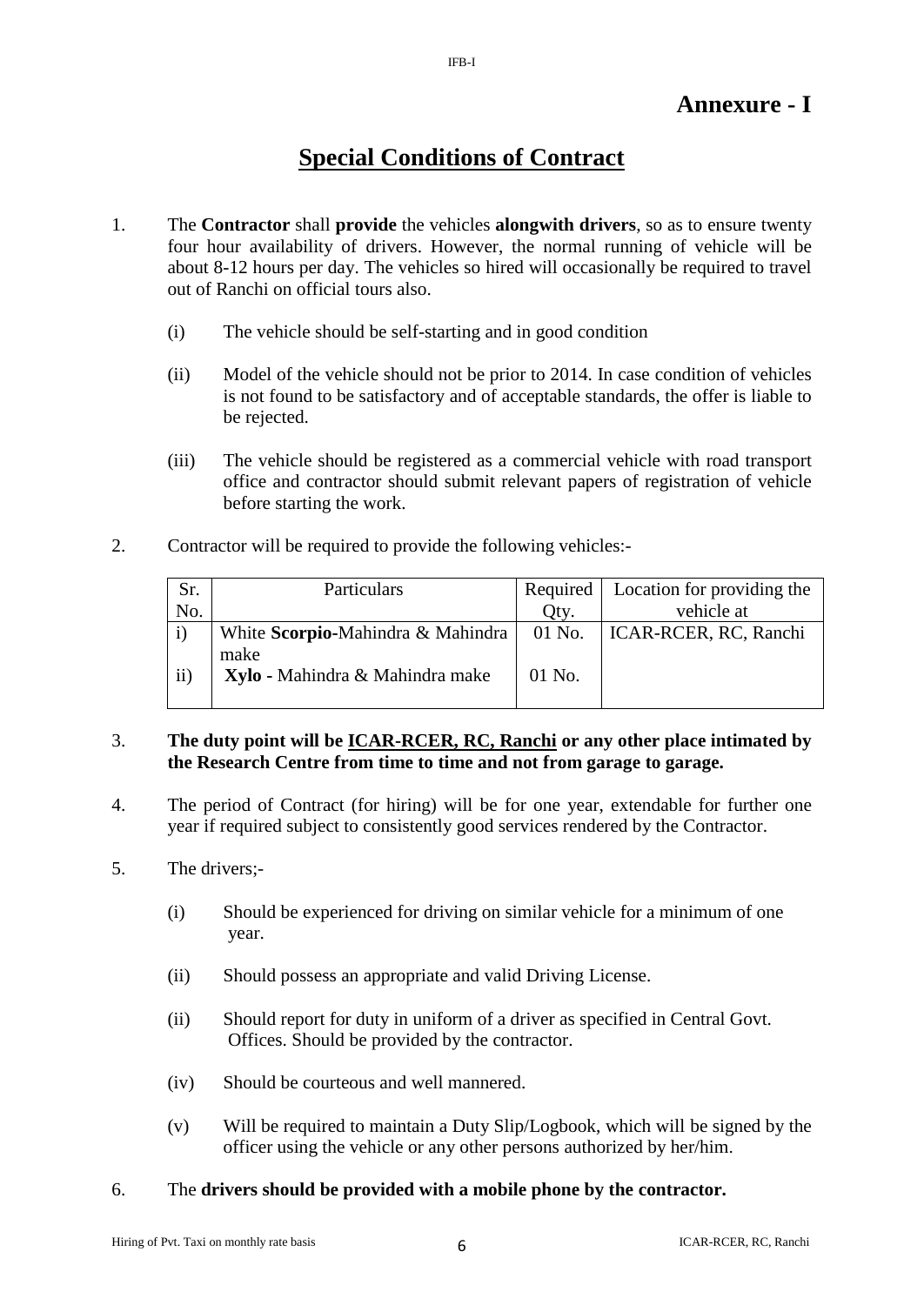- 7. The vehicle provided by the Contractor should have proper seat covers etc. Seat covers will have to be cleaned every 10 days or earlier (whenever required).
- 8. The cost of hiring quoted by tenderer should include salary of driver, cost of diesel and other consumables, all repair and maintenance costs, all taxes applicable on hired vehicles by road transport authorities (like registration charges. insurance charges etc.), mobile phone for driver etc. for which nothing extra will be payable.
- 9. The vehicles provided by contractor will be required to ply on all kinds of roads and surfaces, in all kinds of weather conditions. If required. the vehicles along with driver may have to stay out of station, as per requirement.
- 10. Since the officer may be required to move out in any emergency in any case at odd hours in the night, when petrol pumps remain closed, the fuel in the fuel tanks must never be below the half way mark. The contractor must ensure availability of diesel at any given time, equal to half the capacity of the fuel tank. When the fuel tank reaches the half way mark, it should immediately be arranged to be filled to full capacity, by the contractor.
- 11. Price variation will be allowed as per Govt. of India rule and illustrated in page no.
- 12. In case the vehicle breaks down or is required to be taken under repair, another vehicle of similar type will have to be provided by the contractor.
- 13. Necessary Registration Certificate, insurance of the vehicles should be valid and complete in all respects.
- 14. All the taxes and duties what-so-ever leviable by the Government (State or Central) or any body, shall be borne by the contractor and will be deducted from his account bill.
- 15. Subject to any deduction or recoveries which the Council may be entitled to make under the contract, the income tax, surcharge on income tax and sale tax (trade tax) as applicable from time to time by the government shall be deducted from his bill.

#### 16. **Penalty clause for non-compliance:-**

| (i)   | Driver not in uniform                                                         | $\ddot{\phantom{0}}$ | $Rs.100/-$ per day                                                                                                                              |
|-------|-------------------------------------------------------------------------------|----------------------|-------------------------------------------------------------------------------------------------------------------------------------------------|
| (ii)  | Unwashed seat cover                                                           |                      | $Rs.100/-$ per day                                                                                                                              |
| (iii) | Inadequate fuel                                                               |                      | $Rs.100/-$ per day                                                                                                                              |
| (iv)  | Failure to provide alternate<br>Vehicle in case vehicle goes<br>under repair. | $\therefore$         | Rs.200/-per hour of delay up to 3 hours<br>and for beyond 3 hours Rs.1000/- per<br>day $\&$ non payment for the entire period<br>on days basis. |

- 17. Contractor has to submit power of attorney/affidavit in favour of one who is authorized to sign various documents, bills, MB, contract agreement etc. to enter into contract agreement & submit partnership deed if any.
- 18. Vehicles are to be supplied and work has to be executed strictly as per the tender schedule and specifications given by the Complex.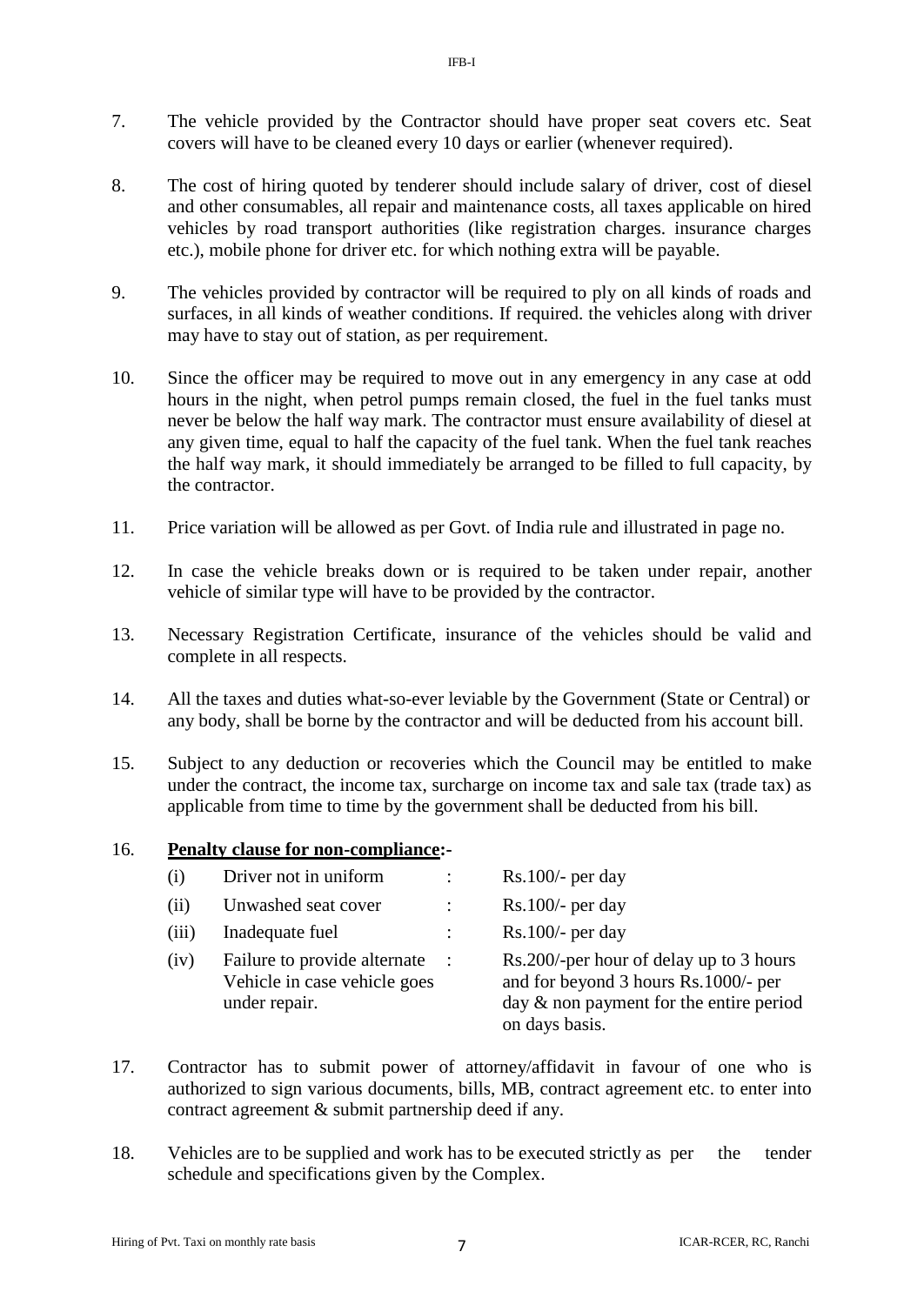- 19. Payment shall be made through cheque/only.
- 20. ICAR administration shall not be responsible for any accident, damage etc. to the vehicle during the period of hire.
- 21. Compliance of all relevant labour laws must be ensured by the contractor, including rules relating to payment of wages, providing prescribed rest etc.
- 22. Council reserves the right to discontinue all vehicles or any vehicle or to discontinue the contract, at any stage/time, after giving a one month's notice.

#### **23. Tender's Credentials:-**

Documents testifying tenderer's previous experience, financial status should be produced along with the tender or when desired by Competent Authority of Complex.

Tenderer(s) who has/have carried out any work in Govt. sector should submit alongwith tender, credentials to establish.

- (i) His capacity to carry out the works satisfactorily
- (ii) His financial status supported by Bank reference and other documents
- (iii) Certificate duly' attested and testimonials regarding contracting experience the type of job for which tender is invited with list of works carried out in the.
- 24. Non-compliance with any of the above conditions is liable to rejection of tender.

**------- xxxx -----**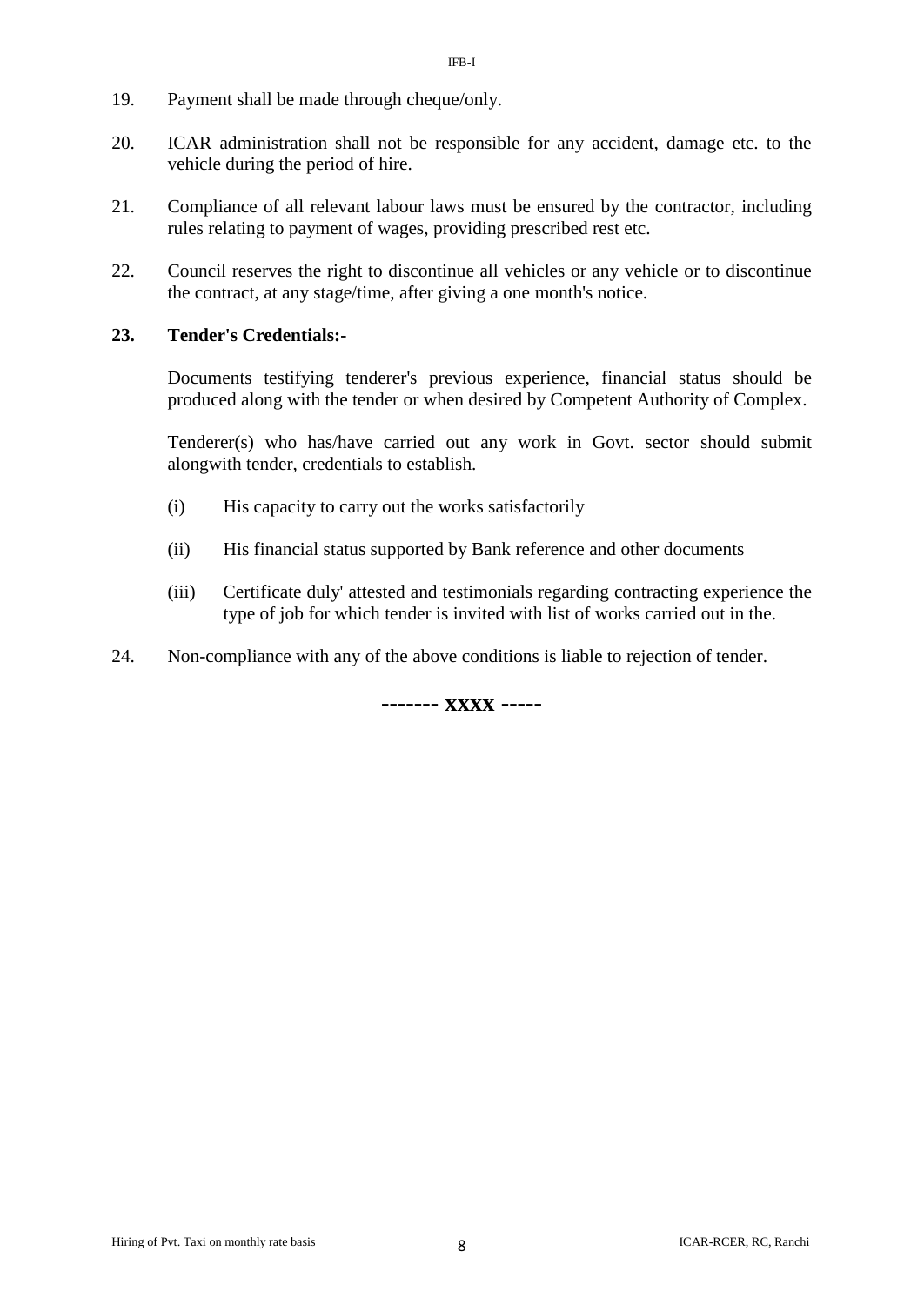#### **SPECIAL TERMS & CONDITIONS** OF THIS **BI-ANNUAL CONTRACT**

Keeping in view the guidelines enunciated by the Ministry of Finance, Department of Expenditure in the Manual of Procurement of Good & Services, 2006 in accordance with the new General Financial Rules (GFR), 2005, it has been decided to introduce the element of Price Variation for fuel-element (subject to maximum 50% of contract value, in accordance with these guidelines) at the time of regular half-yearly Wage-Revisions by the Ministry of Labour, Govt. of India. The **illustrative formula for price variation clause** is **reproduced** below, from the aforestated **GoI, MoF Manual**, followed by **an illustrative example for using this price variation formula**:-

#### **ILLUSTRATIVE FORMULA FOR PRICE VARIATION CLAUSE**

The **formula** for **Price Variation** should **ordinarily include** a **fixed element**, a **material element** and a **labour element**. The figures representing the **material element** and the **labour element** should **reflect** the corresponding proportion of **input costs**, while the **fixed element** may **range** from **10** to **25%**. That portion of the price represented by the **fixed element**, will **not** be **subject** to **variation**. The **portions** of the **price** represented by the **material element** and **labour element** alone will **attract price variation**. The **formula** for **price variation** will thus be:

$$
P_1 = P_0 \{F + a (M_1/M_0) + b (D_1/D_0)\} - P_0
$$

- Where  $P_1$  is the **adjustment amount** payable to the supplier (a minus figure will indicate a reduction in the Contract Price)
- **P<sup>0</sup>** is the **Contract Price** at the **base-level**.

**2.**

- **F** is the **Fixed element** not subject to Price variation.
- **a** is the **assigned percentage** to the **Fuel element** in the Contract price.
- **b** is the **assigned percentage** to the '**Driver-charges' element** in the Contract price.
- **D<sup>0</sup>** and **D<sup>1</sup>** are the **wage indices (as applicable for skilled Driver)** at the **base month and year** and at the **month and year** of **calculation** respectively.
- **F<sup>0</sup>** and **F<sup>1</sup>** are the **Fuel Price indices** at the **base month and year** and at the **month and year of calculation** respectively.
- **3.** If more than one major item of Fuel (Diesel/Petrol) is involved, the Fuel element can be broken up into two components such as Fx & Fy.
- *4. Following conditions would be generally applicable to Price Adjustment:-*
	- *(a) Base dates shall be due dates of opening of tenders.*
	- *(b) Date of adjustment shall be mid point of manufacture.*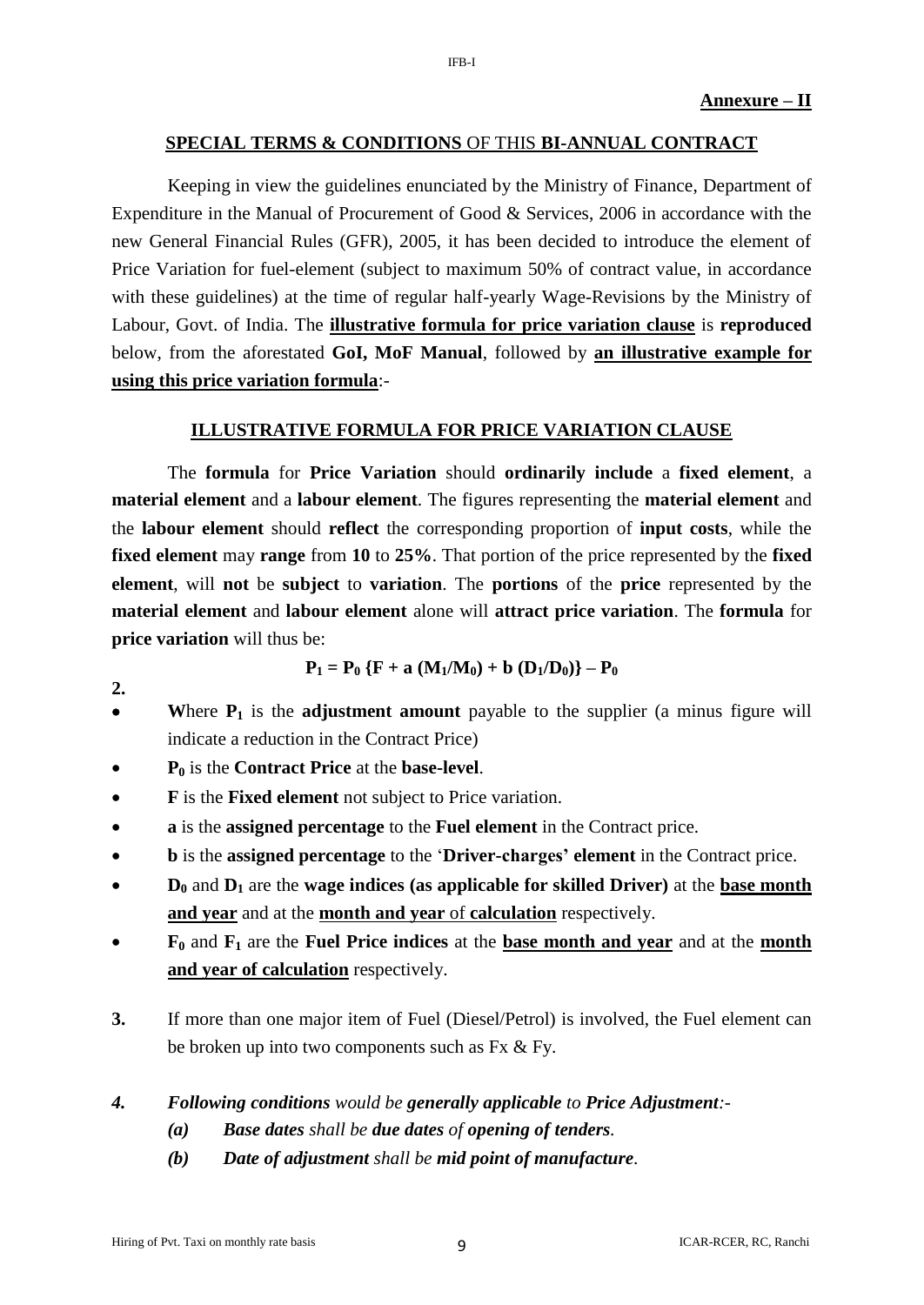*(c) No price increase is allowed beyond original DP, unless the delay is attributable to the buyer.*

IFB-I

- *(d) Total adjustment will be subject to maximum ceiling prescribed in the contract.*
- *(e) No price adjustment shall be payable on the portion of contract price paid to the contractor as an advance payment.*

#### **AN ILLUSTRATIVE EXAMPLE FOR USING PRICE VARIATION FORMULA**

As per the clause 3 of the guidelines of Ministry of Finance on "Illustrative Formula for Price Variation Clause" reproduced at preceding Annexure-II, the Price Variation Formula should have only three elements viz. a Fixed Element (not to be less than 50%), Wage element (for skilled Drivers) and a Fuel Element (for Petrol/Diesel). The Fixed Element shall in such cases be **50%** or more.

Accordingly, in case of our IFB, inviting bids for Taxi-Hiring-Rate-Contract, it is decided to have the following three elements in our Price Variation Formula:-

- i) Fixed Element: *Irrespective of actual Hiring-Rate quoted by the Bidder*, the Fixed Element (i.e. Monthly Hiring Rate, devoid of Fuel charges & Drivercharges) shall be kept at not less than 50%, for the purpose of calculating the admissible Price Variation figure.
- ii) Wage Element: It will be the Monthly Rate for Driver-charges quoted by the Bidder. This element will be variable, exactly as per the Minimum Wages revised half-yearly (on  $1<sup>st</sup>$  April &  $1<sup>st</sup>$  October every year), by the Ministry of Labour, Govt. of India, for skilled Drivers..
- iii) Fuel Element: It will be the Monthly Rate quoted by the bidder for Fuel charges for minimum 2500 kilometres per month per vehicle. This element will be variable, exactly as per the Fuel Price (for Diesel/Petrol) revised from time to time, by the Ministry of Petroleum & Natural Gas, Govt. of India.

For example, suppose, a successful contractor has quoted the rate of POL (Diesel/Petrol, as the case may be) at Rs.10,000/-. Hence, if unit rate of POL (revised by the Ministry of Petroleum & Natural Gas, Govt. of India) increases by 10%, then the amount payable on account of POL charges would also increase by 10%.

Similarly, if the the Ministry of Labour, Govt. of India, happens to enhance the Minimum Wages (for skilled Driver) by, say, 10%, then the contractor would get extra 10% on account of Monthly Driver-charges.

**-------- x --------**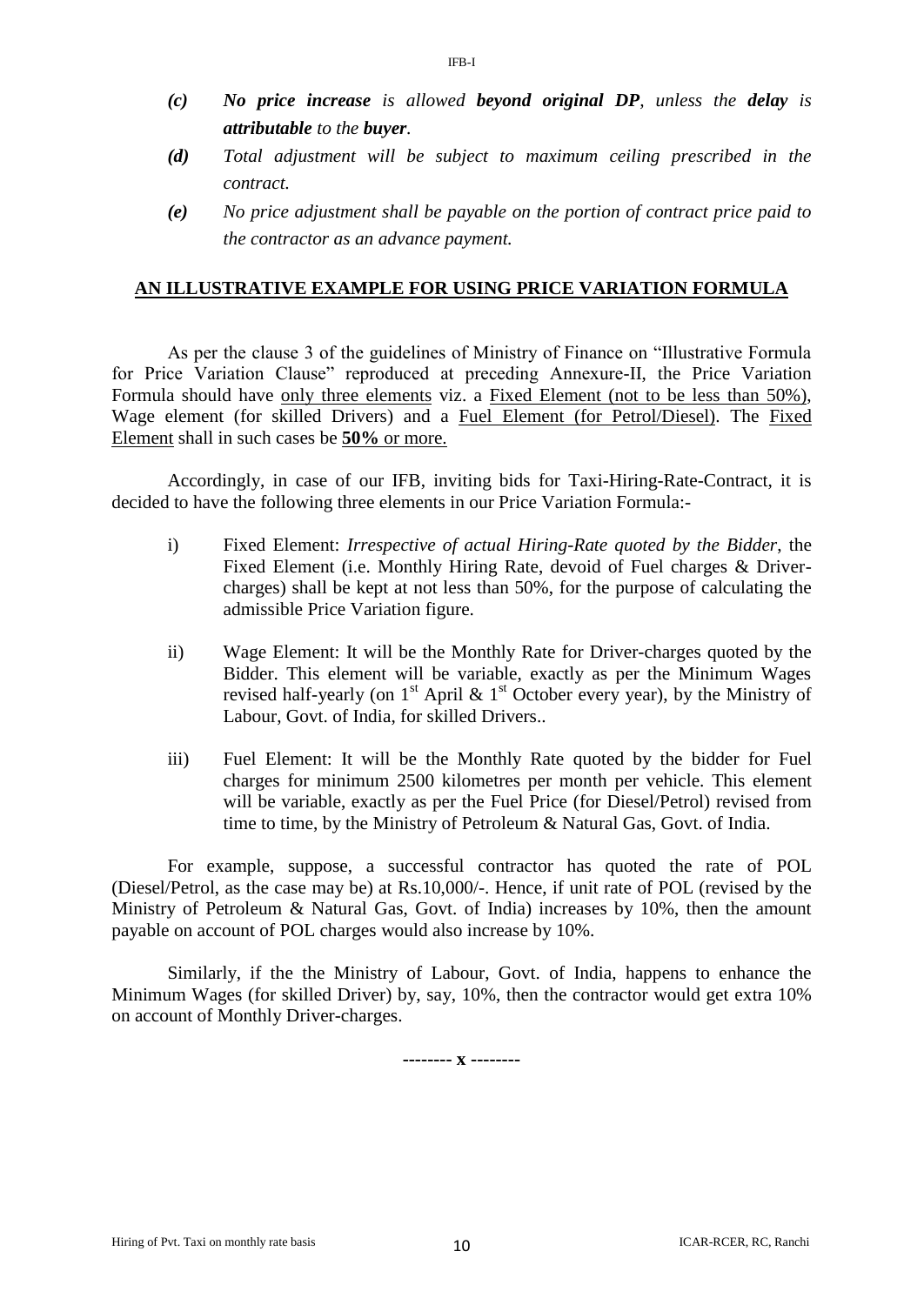# **TECHNICAL BID rduhdh fcM**

IFB-I

**QkeZ ,**

|     | 1. Oel dk uke                                                                           |                                   |
|-----|-----------------------------------------------------------------------------------------|-----------------------------------|
|     |                                                                                         |                                   |
|     |                                                                                         |                                   |
|     | 2.   Qel dk i yik i rk VsyhQku ua , oa QDI                                              |                                   |
|     | ua I fgr                                                                                |                                   |
| 3.1 | Qeldk LFkkfir o"kl                                                                      |                                   |
| 4.1 | Qel dh fLFkfr                                                                           |                                   |
| 5.  | Qel ds funskd@ikVLuj@ iksijkbVj dk                                                      |                                   |
|     | uke o irk VsyhQku ua I fgr                                                              |                                   |
| 6.1 | ikoj vkQ vVkuhl ¼vko';drk ds                                                            |                                   |
|     | vui kj½ dh ifr I yXu dja                                                                |                                   |
|     | uke                                                                                     |                                   |
|     | irk                                                                                     |                                   |
| 7.  | Qel dk ljdkj <i>k</i> dlinir; @jkT; <i>k</i>                                            |                                   |
|     | $i$ athdj $k$ $i$ $j$ , $k$                                                             |                                   |
| 8.  | 8 Wh cid of the intigree                                                                |                                   |
|     | Xcl2 Oel dk [kkrk   a[; k                                                               |                                   |
|     | W % cid tgkW [kkrk gsml dk vkb]<br><u>, Q-</u> I h- dkM up                              |                                   |
| 9.  | Vu@iu ua rFkk vk; dj vldeW vkg                                                          |                                   |
|     | vns rkiekklydu                                                                          |                                   |
|     | 10. ljpukvka dh miyl/k tkudkjh ler                                                      |                                   |
|     | dk; LFkyka dk folr`r C; kjk                                                             |                                   |
|     |                                                                                         |                                   |
|     |                                                                                         |                                   |
|     | 11.   i athdj.k ¼ athdj.kkk dk fooj.k] t s &<br>तिथि, वैधता इत्यादि, फर्म के समावेश एवं |                                   |
|     | py jgs 0; olk; Is læf/kr ljdkjh                                                         |                                   |
|     | i kf/kdkj t\$ s & ycj ykbl \$1 ]                                                        |                                   |
|     | I fol VDI rFKk i kr <sup>7</sup> kdr LFky Wifr                                          |                                   |
|     | l <u>sy</u> xu djb                                                                      |                                   |
| 12. | Qeldk xr, d o''kl ½2014&15½ ds Vul                                                      |                                   |
|     | vkoj dk fooj k tks U; wre 08 yk [k gks]                                                 |                                   |
|     | <i>\</i> ys[kk ifr I ayxu dj½ :                                                         |                                   |
| 13. | dtin@jkT; I jdkj ds ifr"Bkukt@Hkkjr                                                     |                                   |
|     | I jdkj ds Lok; Ùk fudk; køefuxeka ea bl                                                 |                                   |
|     | idkj dh I pk i nku djus ds {k= ex                                                       |                                   |
|     | U; wre nks o"kki ¼2013&14, oa 2014&15                                                   |                                   |
|     | dk½ ds yxkrkj vutiko I Ecakh fooj k                                                     |                                   |
|     | <u>kifrfyfi kilwiau djih</u>                                                            |                                   |
|     | I LEKku dk uke                                                                          | $dk; l \vee f/k$<br>कितनी राशि का |
|     |                                                                                         | $dk; lfd; k \times; k$            |
|     |                                                                                         |                                   |
|     |                                                                                         |                                   |
|     |                                                                                         |                                   |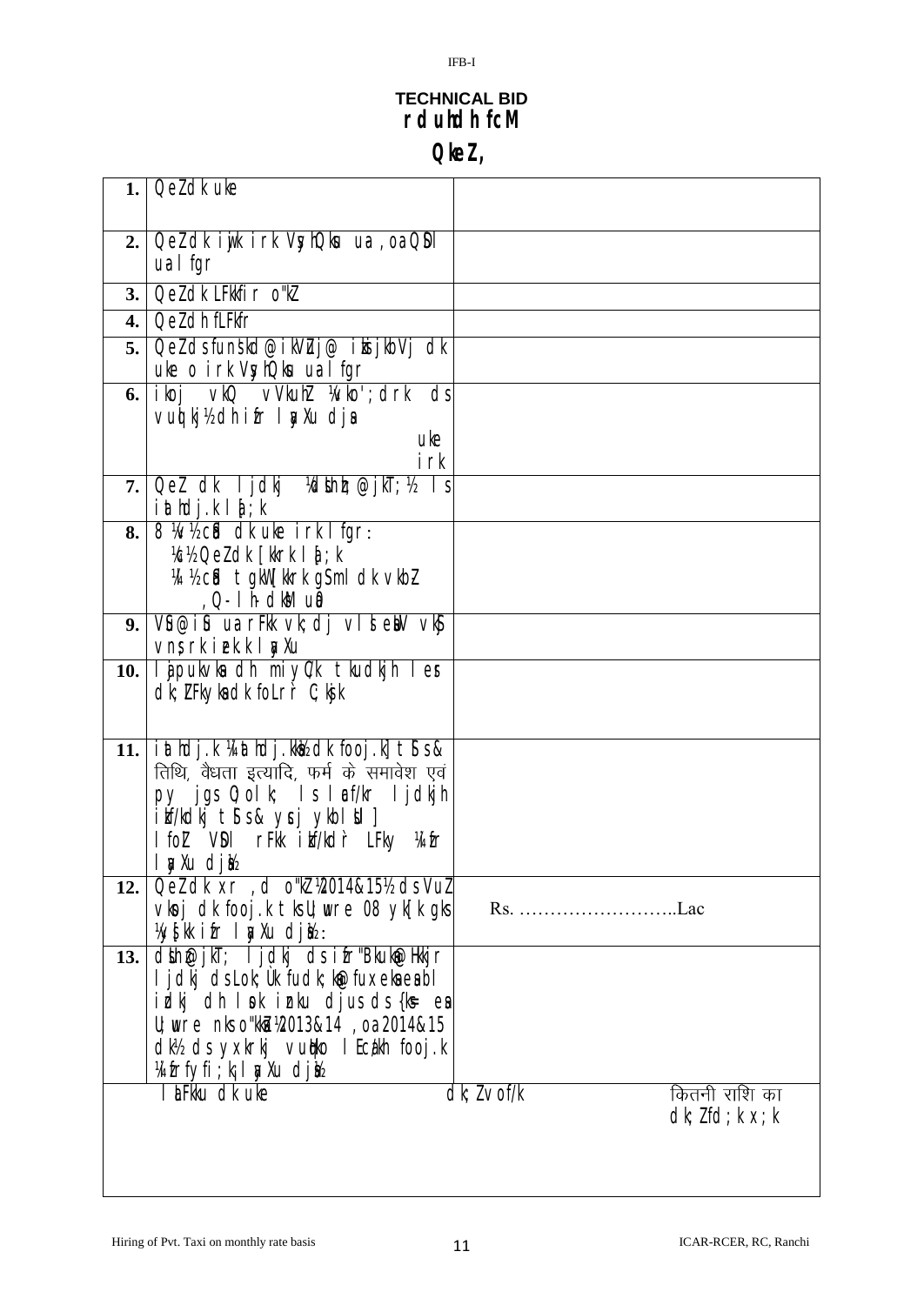| 14 | /kjkgj jkf'k dk fooj.k<br>l ayxu Mik¶V dh I a[; k  <br>frffk<br>राशि<br>$c$ id, oa kk[kk dk uke |  |
|----|-------------------------------------------------------------------------------------------------|--|
|    |                                                                                                 |  |

 $\setminus$ 

**lR;kiu%&**

e\$@ge iwklfo'okl ds lkFk dgrk g<sub>il</sub>@dgrs g\$ fd mijkDr fooj.k **iw.kZr;k lR; ,oa lgh gSA vxj mijksDr fooj.k esa fdlh Hkh izdkj dh lwpuk xyr ik;h x;h rks laLFkku dks iw.kZ vf/kdkj gS fd esjs@gekjs fcM dks jn~n**  dj n**s**A

**fnukad& gLrk{kj**

LFkku& **LFkku&** Qel@if/kÑr gLrk{kjdÙkkZ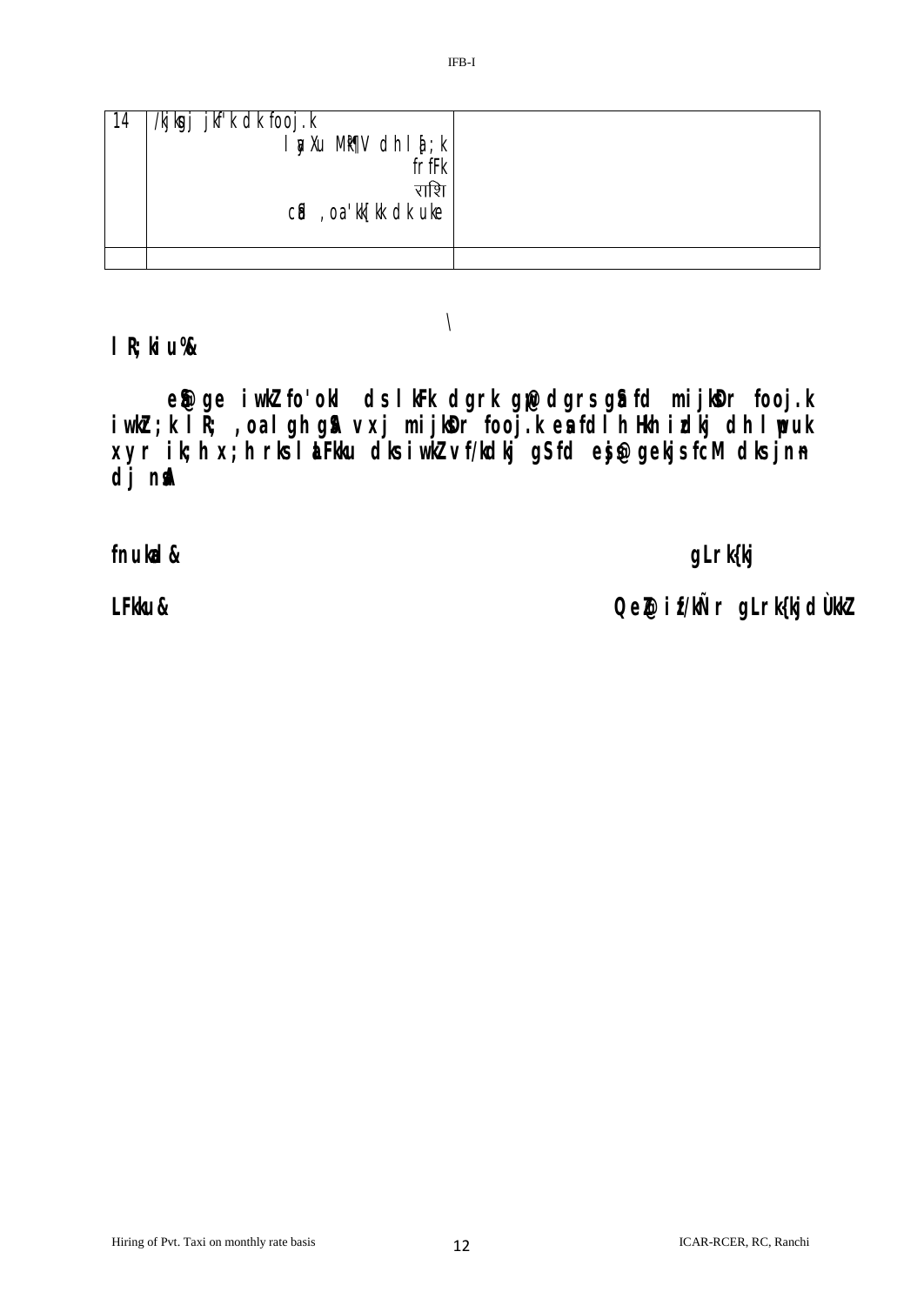### **Check List for Pre-qualification bid for Hiring of vehicle**

#### **Following information is required to be provided by the Contracting Firm/ Contractor**

- 3.1 Name of the Contracting firm/ service provider.
- 3.2 Constitution/ Memorandum and Article of Association duly certified.
- 3.3 Complete address of the Contracting firm/ service provider.
- 3.4 Telephone, Fax & E-mail etc. of the Contracting firm/ service provider.
- 3.5 Name(s) of the proprietor, partner(s) Director and their address/telephone No.
- 3.6 Year of establishment of Contracting firm/ service provider.
- 3.7 Income Tax PAN / TAN No. and Income Tax return for the year 14-15.
- 3.8 ST/CST registration No.
- 3.9 Registration details of the Contracting firm/ service provider.
- 3.10 Experience details where the services are currently being rendered by contracting firm/ service provider with value, for last 2 years (2013-14 & 2014- 15).
- 3.11 Documentary proof / Audited certified copies of accounts of Annual Turnover for not less than :- 8.00 Lakhs in each year for last 1 year (2014-15).
- 3.12 Declaration on the letter head of the contracting firm that it has never been involved in any illegal activities.
- 3.13 A demand draft of Rs.40,000/- drawn in favour of **Head, ICAR-RCER, RC, Ranchi payable at SBI, Namkum** towards earnest money deposit.
- 3.14 Ensure that each page of the tender application has been signed by the service provider/authorized signatory at designated place in order to assure that they have read and gone through all the terms and conditions of the tender.
- 3.15 Both the bids will be sealed in two separate envelopes. Both the separately sealed envelopes will be kept in another third envelope.

It may also be noted that tender not accompanied by anyone of the above information may be summarily rejected.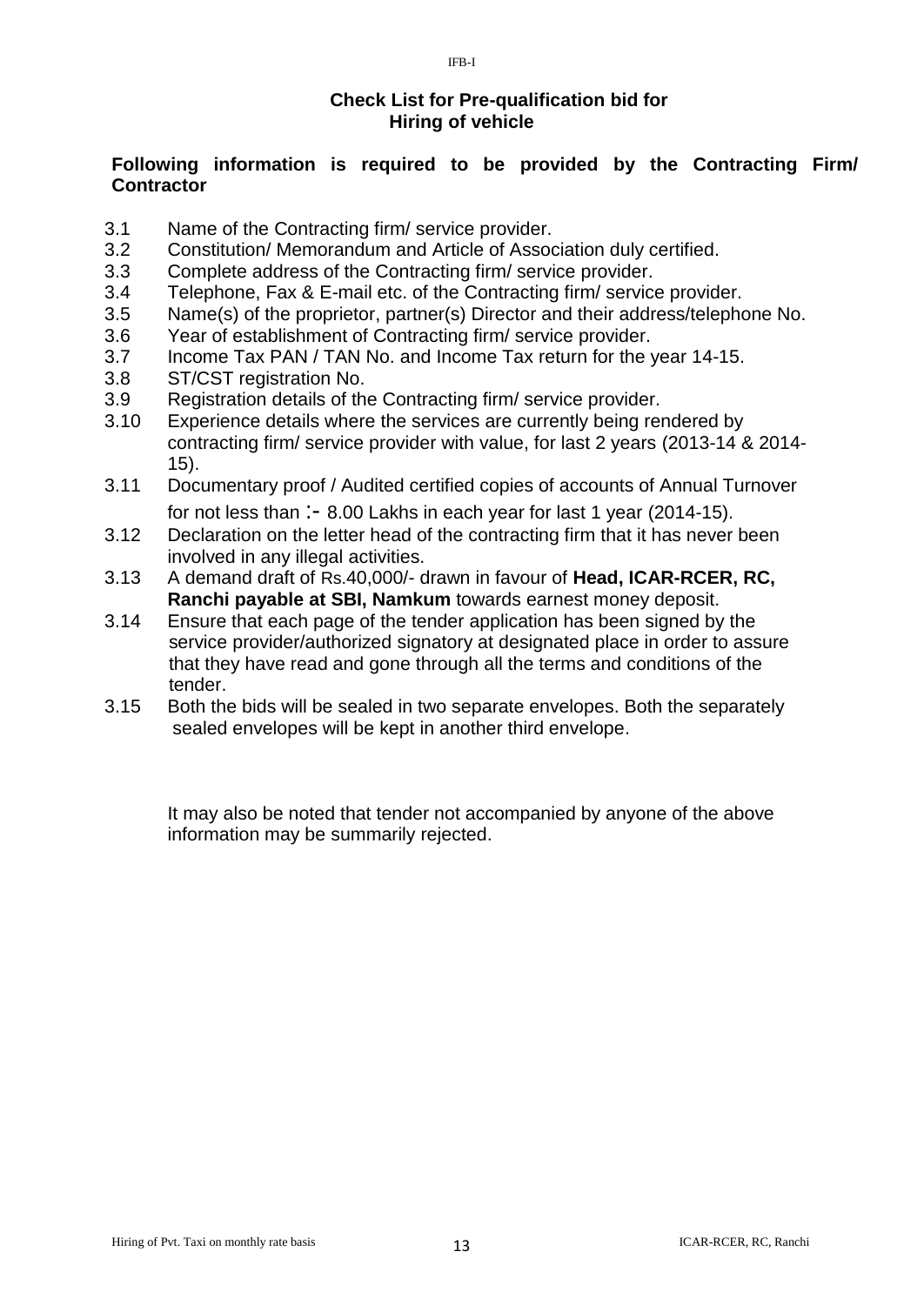**ANNEXURE - III**

#### **Rate Schedule**

To,

The Head, ICAR-RCER, Research Centre Ranchi, TATA Road, Plandu, Namkum, Ranchi – 834010.

#### **Sub: Hiring of Pvt. Taxi i.e. two vehicles Scorpio-01no.& Xylo-01no. on monthly rate basis at ICAR-RCER, RC, Ranchi for local and outstation journey - regarding.**

Sir,

I/We intend the submit the tender/quotation on the subject mentioned above and hereby consent to agree/accept all the terms and conditions stipulated in ICAR-RCER, IFB-II advertised on 07.02.2016 in local newspapers (Ranchi editions). The information desired and the rates quoted are as per following details:-

| Sr.           | Type of vehicle                                                                                                                                        | Qty.     | Monthly Hiring  | <b>Monthly Charges</b> | Charges for | Additional charges, if any, | <b>Total</b> |
|---------------|--------------------------------------------------------------------------------------------------------------------------------------------------------|----------|-----------------|------------------------|-------------|-----------------------------|--------------|
| No.           |                                                                                                                                                        |          | Rate (Timing: 8 | for skilled Driver     | POL @       | for outstation journey##    | (In Rs.)     |
|               |                                                                                                                                                        |          | AM to 8 PM #)   | (inclusive of ESI,     | 2500* KM    | including night halt per    |              |
|               |                                                                                                                                                        |          |                 | EPF, etc., if any)     | per vehicle | night                       |              |
| $\bf{A}$      | Hiring of Pvt. Taxi for ICAR-RCER,<br>Ranchi:-                                                                                                         | ---      |                 |                        |             |                             |              |
| $\mathbf{i}$  | White Scorpio-Mahindra & Mahindra<br>make, 7-seater) with all seat-rows parallel                                                                       | $01$ No. |                 |                        |             |                             |              |
|               | to Driver-seat.                                                                                                                                        |          |                 |                        |             |                             |              |
| $\mathbf{ii}$ | <b>Xylo-Mahindra &amp; Mahindra make, <math>7 - 01N</math>o.</b>                                                                                       |          |                 |                        |             |                             |              |
|               | seater) with all seat-rows parallel to                                                                                                                 |          |                 |                        |             |                             |              |
|               | Driver-seat.                                                                                                                                           |          |                 |                        |             |                             |              |
| ∗             | Total KM may vary from 2500 KM to any no. of Kms. for any single vehicle; however, charges for additional KM (i.e. beyond 2500 KM) will be             |          |                 |                        |             |                             |              |
|               | payable on pro-rata basis, only if Total KM (for all two vehicles taken together) exceeds 5000 KM in a month.                                          |          |                 |                        |             |                             |              |
| **            | Total number of nights may vary from 15 nights for any single vehicle; however, charges for additional nights will be payable on pro-rata basis, only  |          |                 |                        |             |                             |              |
|               | if Total numbers of nights (for all two vehicles taken together) exceeds 30 nights in a month.                                                         |          |                 |                        |             |                             |              |
| #             | No additional charge will be payable if any vehicle runs extra for 02 hours (e.g. starting the day at 6.00 AM instead of 8.00 AM, or ending the day at |          |                 |                        |             |                             |              |
|               | 10.00 PM instead of 8.00 PM) for maximum 07 days in a month. Beyond 07 days, any such extra duty would also count as outstation journey.               |          |                 |                        |             |                             |              |
| ##            | For outstation journey, the day may start even as early as 4.30 AM, without any limit on closing hour during night-halt.                               |          |                 |                        |             |                             |              |
| 2.            | EMD details (Amount, Name of Bank Branch, DD                                                                                                           |          |                 |                        |             |                             |              |
|               | No. and date) Enclose along with Technical Bid                                                                                                         |          |                 |                        |             |                             |              |
| 3.            | Minimum turnover of the firm not less than                                                                                                             |          |                 |                        |             |                             |              |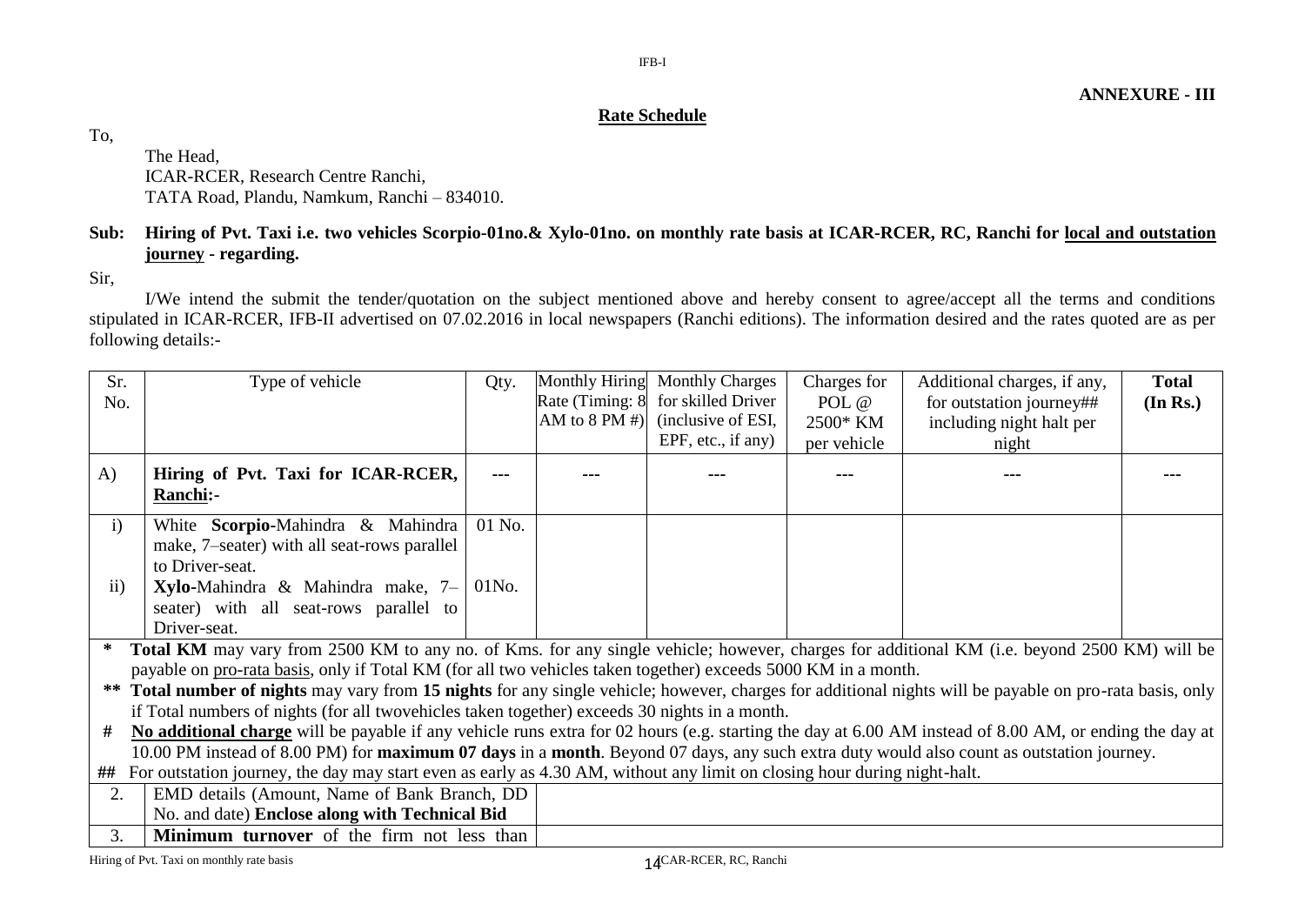|    |         | <b>Rs.8.00 lakh</b> (Rupees ten lakhs only) during the  |                                                                                                                                               |                             |
|----|---------|---------------------------------------------------------|-----------------------------------------------------------------------------------------------------------------------------------------------|-----------------------------|
|    |         | last financial year $(2014-15)$                         |                                                                                                                                               |                             |
|    |         | <b>Enclose along with Technical Bid</b>                 |                                                                                                                                               |                             |
| 4. |         |                                                         | Minimum two years continuous experience of the firm in the field of providing such services in Central/State Govt. establishments/ Autonomous |                             |
|    |         |                                                         | bodies of Govt. of India/Corporations of Govt. of India; Bidder to provide the details (Attach copies) Enclose along with Technical Bid:-     |                             |
|    | Period  |                                                         | Name of the Govt./Semi Govt. Organization                                                                                                     | Value of work done (in Rs.) |
|    | 2013-14 |                                                         |                                                                                                                                               |                             |
|    | 2014-15 |                                                         |                                                                                                                                               |                             |
| 5. |         | Details of work premises including infrastructure       |                                                                                                                                               |                             |
|    |         | available (Enclose along with Technical Bid):           |                                                                                                                                               |                             |
| 6. |         | The details of registration(s) viz. No., date, validity |                                                                                                                                               |                             |
|    | etc.    | with Government authorities towards                     |                                                                                                                                               |                             |
|    |         | incorporation of the firm, running of stated business   |                                                                                                                                               |                             |
|    |         | viz. Labour License, Service tax and authorized         |                                                                                                                                               |                             |
|    |         | premises (Enclose along with Technical Bid):            |                                                                                                                                               |                             |
| 7. |         | The details of the PAN Card, Service Tax and            |                                                                                                                                               |                             |
|    |         | other statutory registration (copy attached             |                                                                                                                                               |                             |
|    |         | herewith) (Enclose along with Technical Bid):           |                                                                                                                                               |                             |

I/we undertake that documents are genuine/authentic and nothing has been concealed and that I/we are not debarred by any Government organization and competent to contract. I/we understand that the contract is liable to be cancelled, if found to be having obtained through fraudulent means/concealment of information.

| (Signature of Authorized Signatory) |
|-------------------------------------|
|                                     |
|                                     |
|                                     |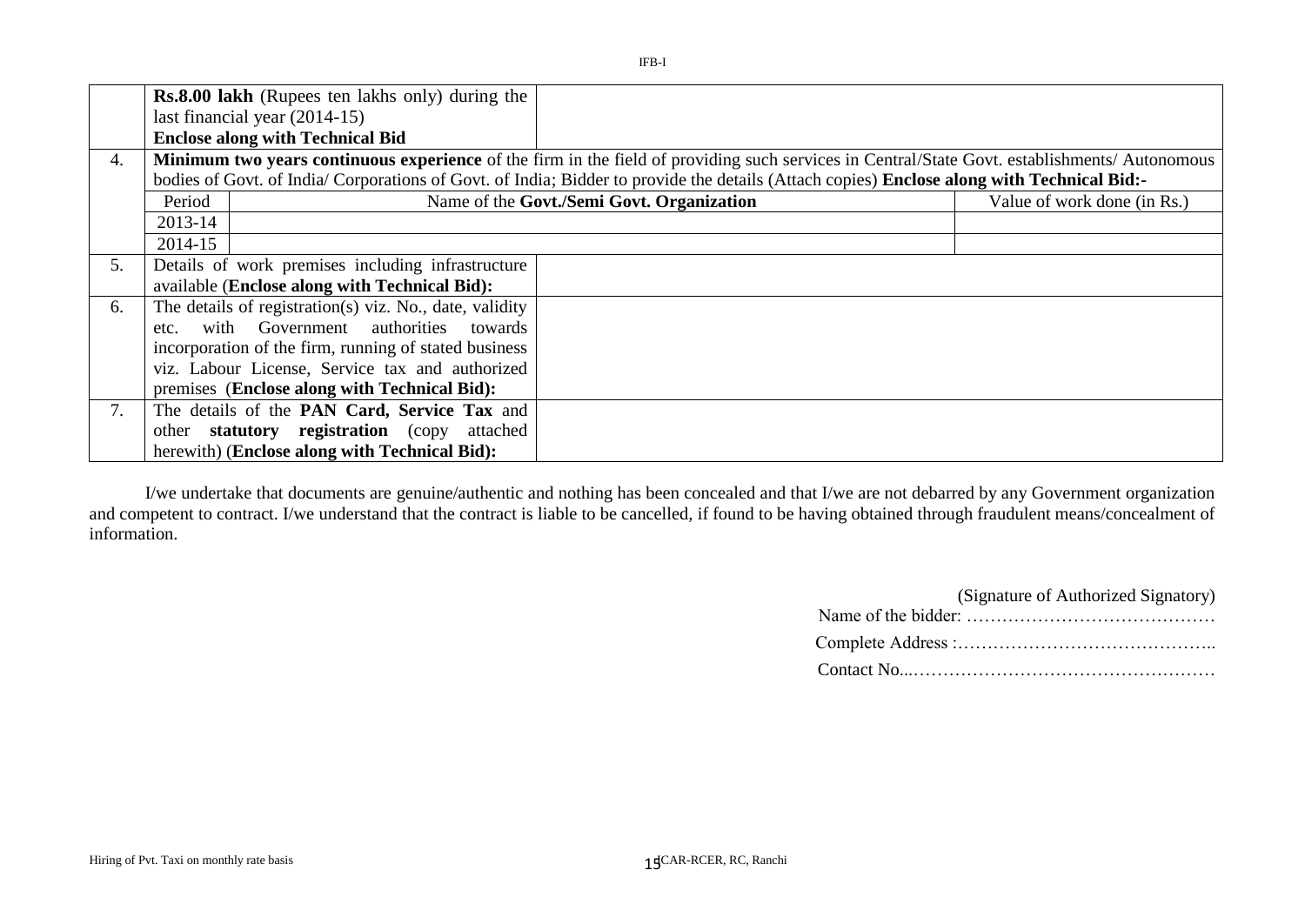#### **TERMS & CONDITIONS OF THE CONTRACT RELATING TO HIRING OF PRIVATE TAXI ON MONTHLY RATE BASIS**

IFB-I

1. The taxis to be supplied should be DLY(Commercial Vehicle) registered in the name of the firm or attached with the firm and in excellent condition mechanically as well getup wise i.e. out body/upholstery etc. should be decent looking and should have permit to go to any wherein Jharkhand. The vehicle should be 2014 or above model. The selected vendor has to get the vehicles approved by the Council before deployment and it has to be ensured that the cleaning of vehicles/upholstery is done on regular basis. Any deviation to this shall entail cancellation of the contract prematurely /without notice.

#### **2. The duty point would be ICAR-RCER, RC, Ranchi or any other place intimated by the Research Centre from time to time and not from garage to garage. The required parking space for both during days and nights will be provided by Research Centre.**

- 3. The firm has to provide taxis on all working days and on call basis on holidays.
- 4. The drivers should be presentable/well behaved and should wear clean uniforms/name badges and fully conversant with the routes of Ranchi Municipal Area, Out of Ranchi and Bihar / Jharkhand.
- 5. The firm shall have to provide standby taxi in case of any break down immediately. The firm should be able to provide taxis at odd hours and holidays also.
- 6. All expenses are to be borne by the firm in case of break down of the vehicle supplied. The taxi charges from the point of breakdown to the destination are' to be borne by the firm to complete the trip. An immediate replacement of the break down vehicle has to be provided.
- 7. The firm should be available on its direct mobile telephone round the clock to attend to calls for taxies in emergent cases.
- 8. The compensation, connected expenses and legal disputes between the firm and staff deployed and any unforeseen casualty shall be borne/paid/settled by the firm and the Institute in no way shall be party to the dispute and will have no liability on this account.
- 9. The disputes emanating from the contract shall be adjudicated through the sole arbitration of Director, ICAR-RCER, Patna. Further the contract will be interpreted under Indian Law.
- 10. ln case vehicles do not report in time/do not report at all, the Complex has a right to hire a vehicle from the market and impose a fine of Rs.1000/- for each default and recovery of additional expenditure on this account from firm's bills. The cars provided shall be inspected at random and if any car/cars do/does not satisfy the requirements of the Institute, the car/cars will be sent back and the hire charges for such car/cars for that will not be paid.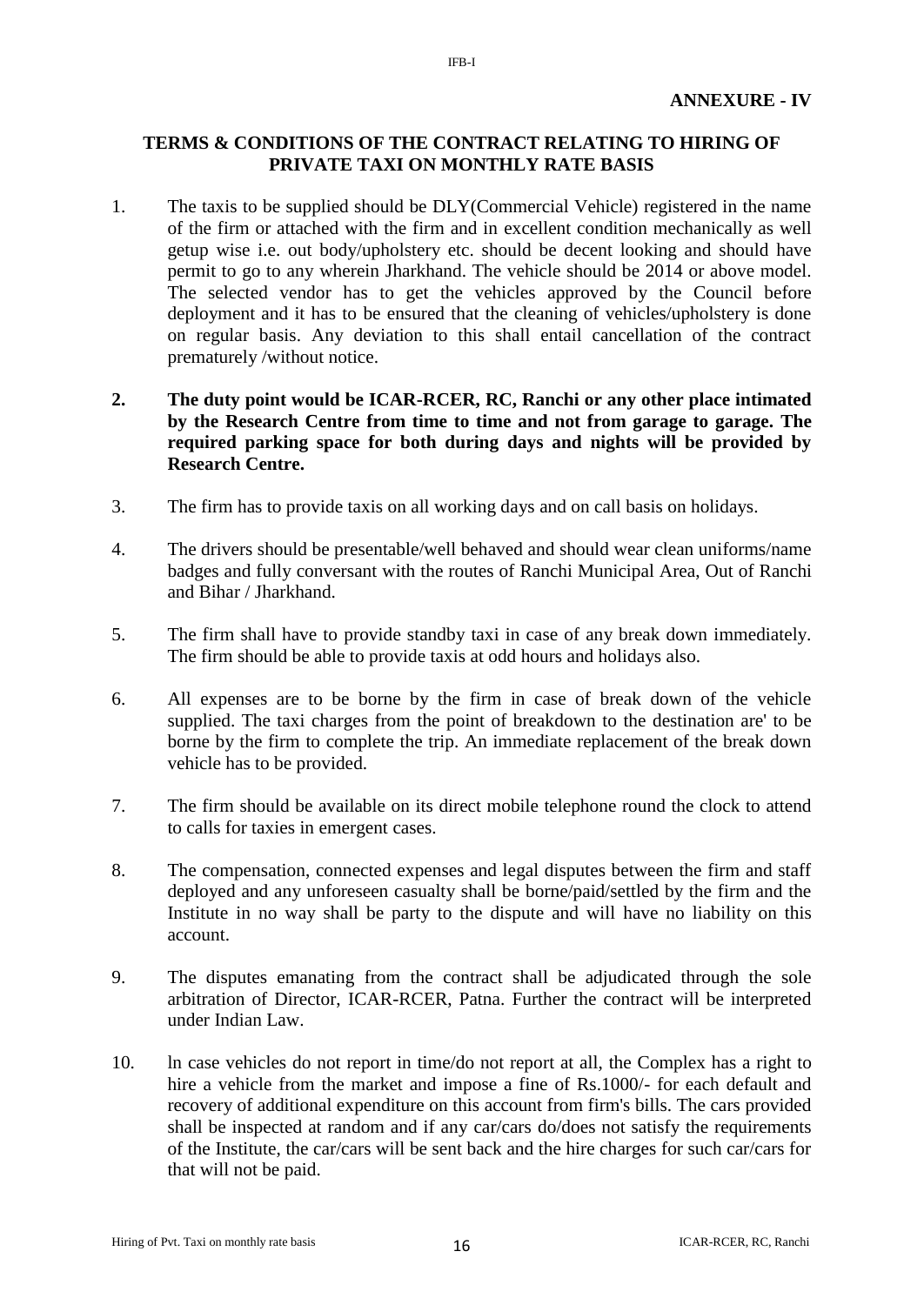- 11. A daily record indicating time and mileage for each vehicle shall be maintained in a Slip Book/Log Book. No payment will be made without submission/verification of Slip Book/Log Book verified by user officer or his authorised signatory.
- 12. The payment against the contract shall be made on monthly basis.
- 13. A **performance security of Rs.1,20,000/- (Rupees one lakhs twenty thousand only)** shall have to be deposited by the successful tenderer in the form of FDR of any nationalized Bank in the name of Head, ICAR-RCER, Research Centre, Ranchi for the period of contract. The performance security will be forfeited for breach of the any of terms/conditions of our tender and if it is found at any time during the contract period that the services provided by the firm are poor/defective/unsatisfactory. The decision of the ICAR-RCER, RC, Ranchi in this regard shall be final and binding on the firm.
- 14. The Parking Charges and Toll Taxes, if any, will be payable on reimbursement-basis, in addition to the total monthly charges quoted by the Contractor. The Officer(s) should, in no conditions, be asked to bear any expense on this account.

**------- xxxx -----**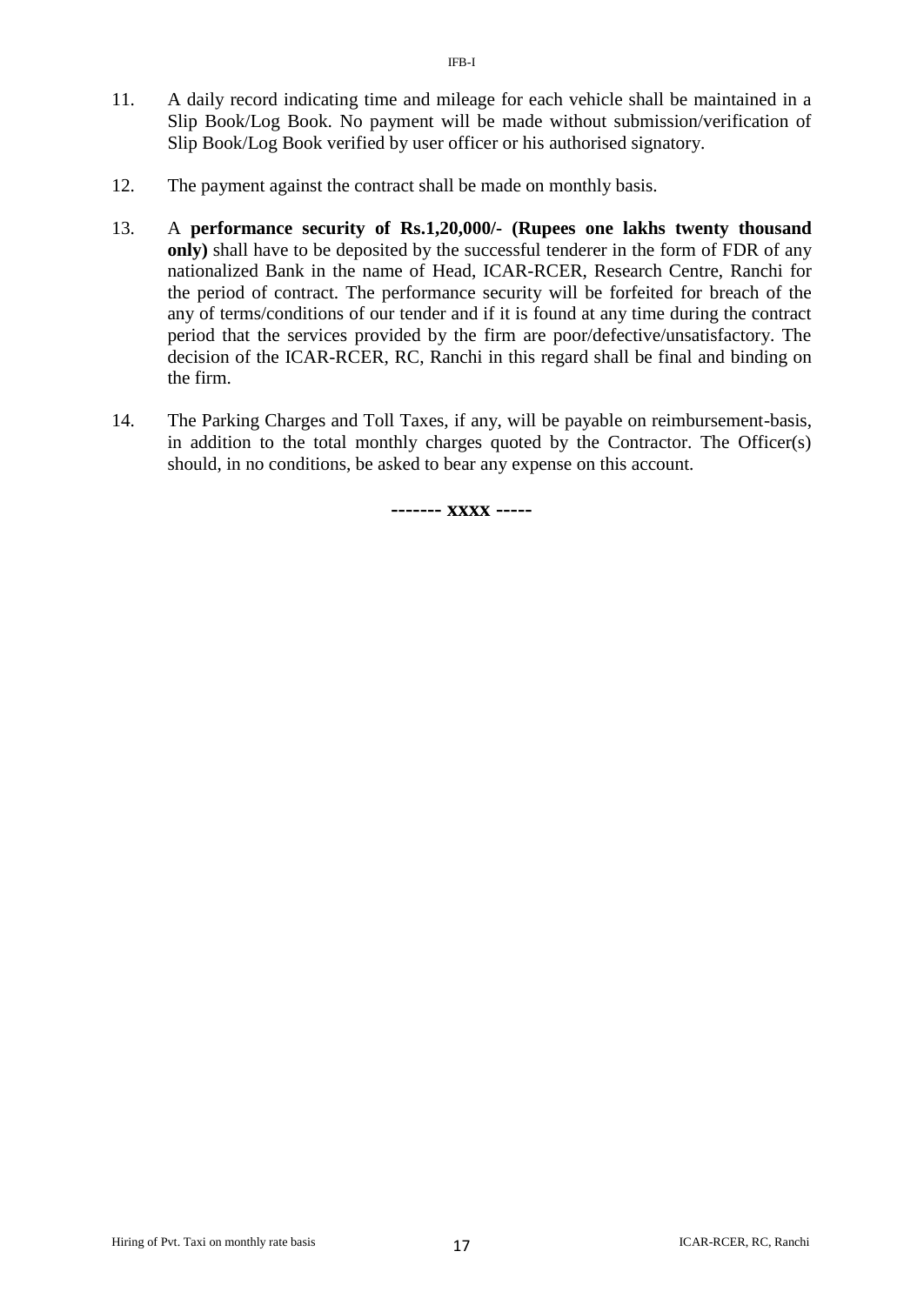#### **MODEL BANK GUARANTEE FORMAT FOR FURNISHING EMD**

IFB-I

Whereas M/s ………………..……………………… (hereinafter called the "tenderer") has submitted their offer dated …………………………….……….…………… for the supply of ……………………………………….. (hereinafter called the "tender") against the purchaser's tender enquiry No. ……………………………………………..

KNOW ALL MEN by these presents that WE ……………………………………… of …………………………………………having our registered office at …………………… ………………… ……………. are bound unto …………………. (hereinafter called the "Purchaser) in the sum of ……………………………for which payment will and truly to be made to the said Purchaser, the Bank binds itself, its successors and assigns by these presents. Sealed with the Common Seal of the said Bank this ……… day of …… 20…...

THE CONDITIONS OF THIS OBLIGATION ARE:

- (1) If the tenderer withdraws or amends, impairs or derogates from the tender in any respect within the period of validity of this tender.
- (2) If the tenderer having been notified of the acceptance of his tender by the Purchaser during the period of its validity:
	- a) If the tenderer fails to furnish the Performance Security for the due performance of the contract.
	- b) Fails or refuses to accept/execute the contract.

WE undertake to pay the Purchaser up to the above amount upon receipt of its first written demand, without the Purchaser having to substantiate its demand, provided that in its demand the Purchaser will note that the amount claimed by it is due to it owing to the occurrence of one or both the two conditions, specifying the occurred condition or conditions.

This guarantee will remain in force upto and including 45 days after the period of tender validity and any demand in respect thereof should reach the Bank not later than the above date.

> …………………………………………………. (Signature of the authorized officer of the Bank)

…………………………………………………………. ………………………………………………………….

Name and designation of the officer

Seal, name & address of the Bank and address of the Branch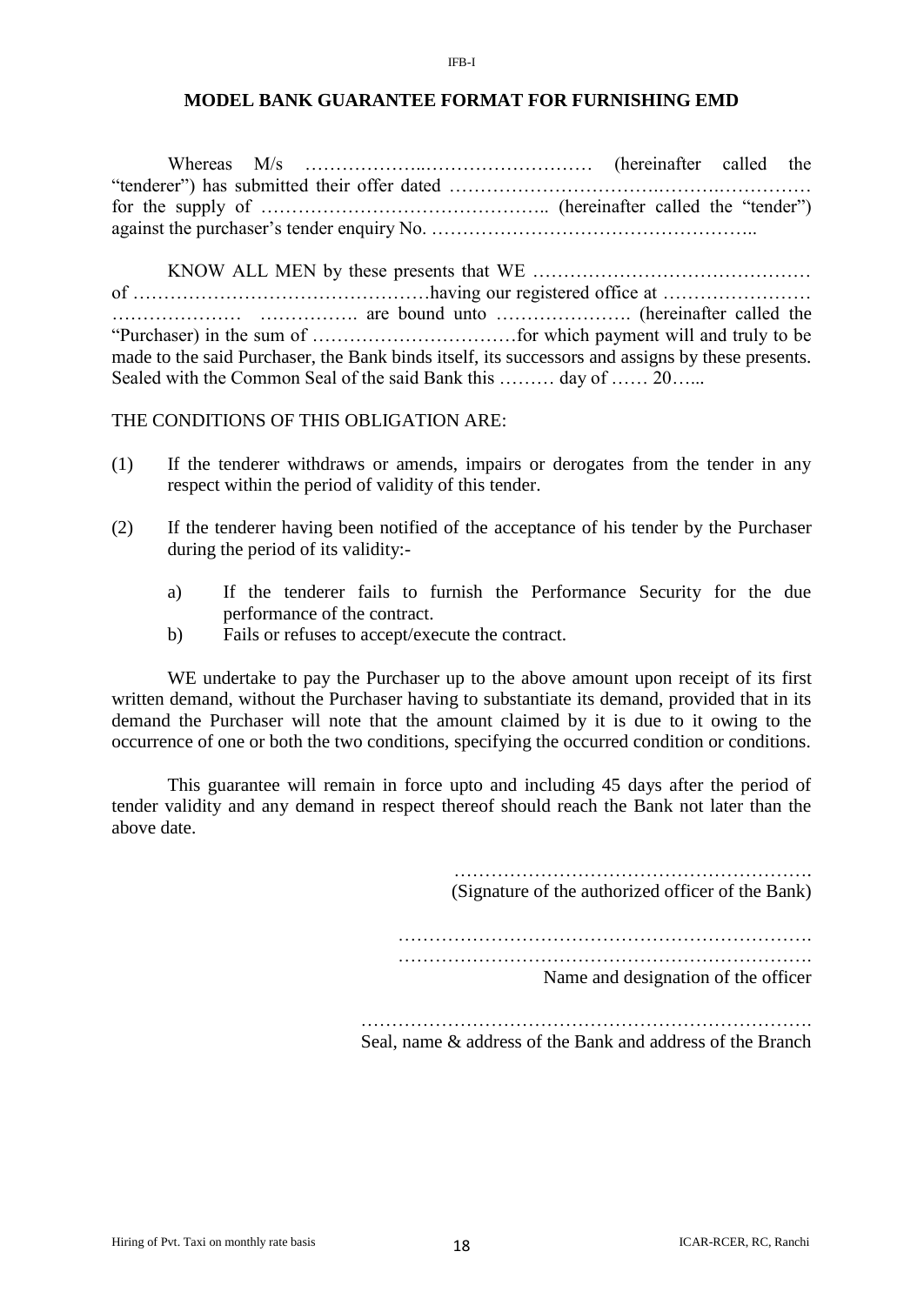#### **MODEL BANK GUARANTEE FORMAT FOR PERFORMANCE SECURITY**

IFB-I

To,

The Head, ICAR-RCER, Research Centre Ranchi, TATA Road, Plandu, Namkum, Ranchi – 834010 (Jharkhand).

WHEREAS …………………………………………………………………… (name and address of the supplier) (hereinafter called "the supplier") has undertaken, in pursuance of contract no……………………………. dated …………. to supply (description of goods and services) (herein after called "the contract").

AND WHEREAS it has been stipulated by you in the said contract that the supplier shall furnish you with a bank guarantee by a scheduled commercial recognized by you for the sum specified therein as security for compliance with its obligations in accordance with the contract;

AND WHEREAS we have agreed to give the supplier such a bank guarantee;

NOW THEREFORE we hereby affirm that we are guarantors and responsible to you, on behalf of the supplier, up to a total of Rs…………………………………………………………………………………………… ………………… (amount of the guarantee in words and figures), and we undertake to pay you, upon your first written demand declaring the supplier to be in default under the contract and without cavil or argument, any sum or sums within the limits of (amount of guarantee) as aforesaid, without your needing to prove or to show grounds or reasons for your demand or the sum specified therein.

We hereby waive the necessity of your demanding the said debt from the supplier before presenting us with the demand.

We further agree that no change or addition to or other modification of the terms of the contract to be performed thereunder or of any of the contract documents which may be made between you and the supplier shall in any way release us from any liability under this guarantee and we hereby waive notice of any such change, addition or modification.

This guarantee shall be valid until the …… day of ………, 20……

…………………..……………………………. (Signature of the authorized officer of the Bank)

………………………………………………………….

Name and designation of the officer

Seal, name & address of the Bank and address of the Branch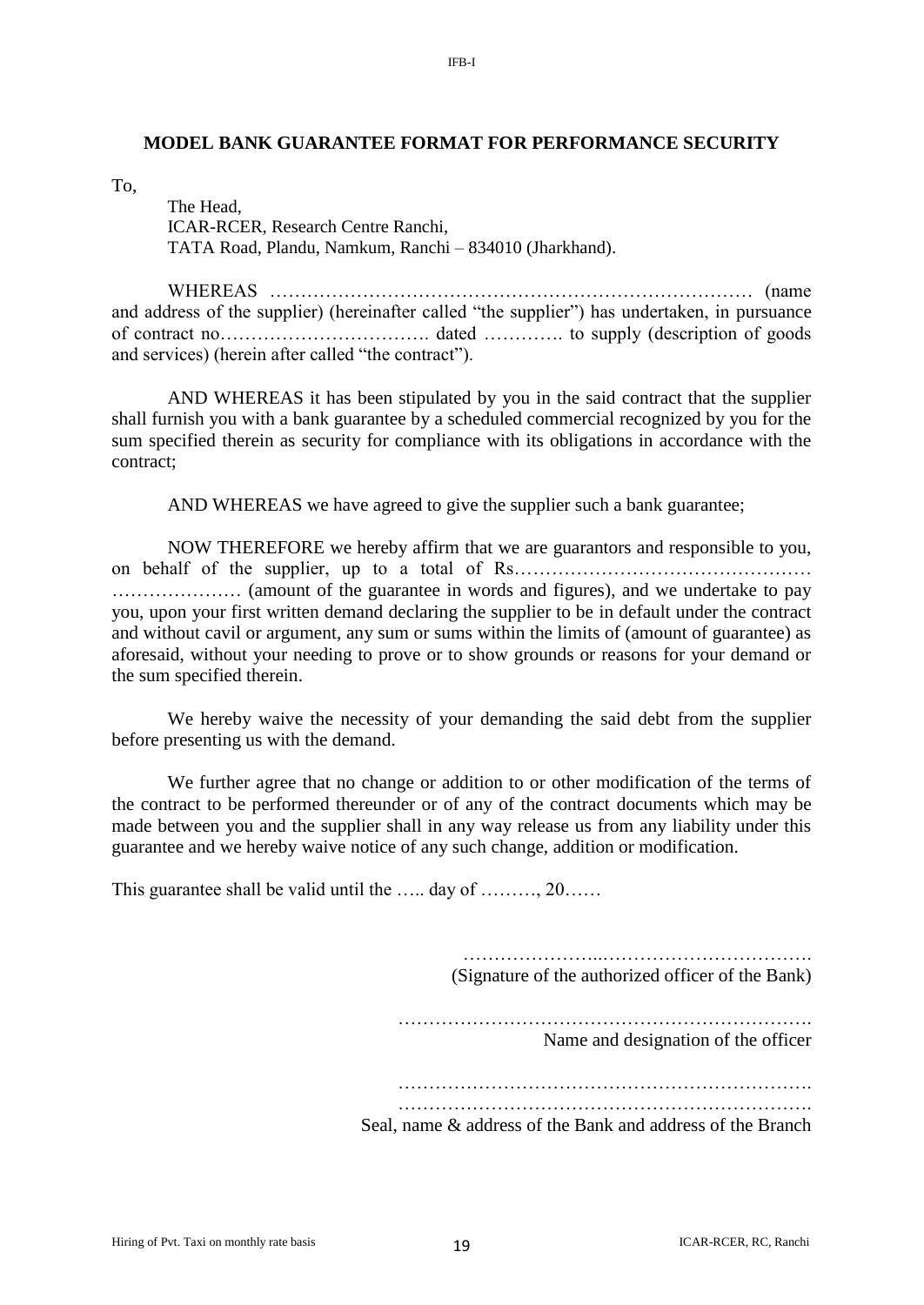#### **(TO BE PRINTED ON Rs.100/- NON JUDICIAL STAMP PAPER BY THE HIRING ORGANIZATION)**

IFB-I

#### **AGREEMENT**

|                                               |  | Article of Agreement made this day, the |       |  |             |  | between Shri/Smt./Kum.            |  |
|-----------------------------------------------|--|-----------------------------------------|-------|--|-------------|--|-----------------------------------|--|
|                                               |  |                                         | son / |  | daughter of |  | residing presently at             |  |
| (the first party) and                         |  |                                         |       |  |             |  | (designation of hiring authority) |  |
| representing the Institute) the second party. |  |                                         |       |  |             |  |                                   |  |

|                        | Whereas the second party has agreed to hire services of first party for                                 | 1n                                                       |
|------------------------|---------------------------------------------------------------------------------------------------------|----------------------------------------------------------|
| short                  | on contract basis for the                                                                               | programme funded                                         |
| fully/substantially by |                                                                                                         | and the first party has agreed to provide these services |
|                        | to the second party in that capacity for the period on the terms and conditions herein after contained. |                                                          |

NOW THESE PRESENT WITNESSES AND BOTH THE PARTIES HERETO RESPECTIVELY AGREE AS FOLLOWS:

#### 1. **PERIOD OF CONTRACT**:

- (i) The period of contractual appointment shall be from  $\frac{1}{201}$ .
- (ii) The period of contract can however be extended by mutual consent for a period of not more than one year at a time but will not in any case exceed five years in all or the date on which the plan scheme/project closes, whichever is earlier. In case of external funding

for project stops before the normal date of closure for any reason whatsoever, agreement shall stand terminated automatically at the end of one month from the date of such intimation by second party to the first party.

#### 2. **SERVICES TO BE RENDERED AND CONSIDERATION THEREOF**:

- (i) The first party will present himself/herself at the place and time designated by the second party and render services to the second party broadly designated as 7 \_\_\_\_\_\_\_\_\_\_\_\_\_\_\_\_ and described in detail in a job chart attached as Annexure-III  $(a)$ <sup>8</sup> to this agreement.
- (ii) In consideration of the services desired in (i) above, the second party shall pay a consolidated package amount of Rs.<sup>9</sup> per month.

#### 3. **RAISING OF BILLS AND PAYMENT FOR SERVICES RENDERED**:

Monthly package amount shall be paid only on submission of monthly bill of service rendered to the satisfaction of second party or his/ her authorized officer. First party will submit bill on the fifth of the following month and second parry will arrange to make payment upto 15th of the following month.

#### 4. **OTHER TERMS AND CONDITIONS**:

As per Annexure-III( c ).

#### 5. **ACTION AGAINST FIRST PARTY**:

- (i) Any misconduct on the part of the first party, if proven, after an enquiry by second party, shall entitle second party to terminate services of first party.
- (ii) Any unauthorized or willful absence from duty for a period of 7 days would entitle second party to terminate contract without any notice.